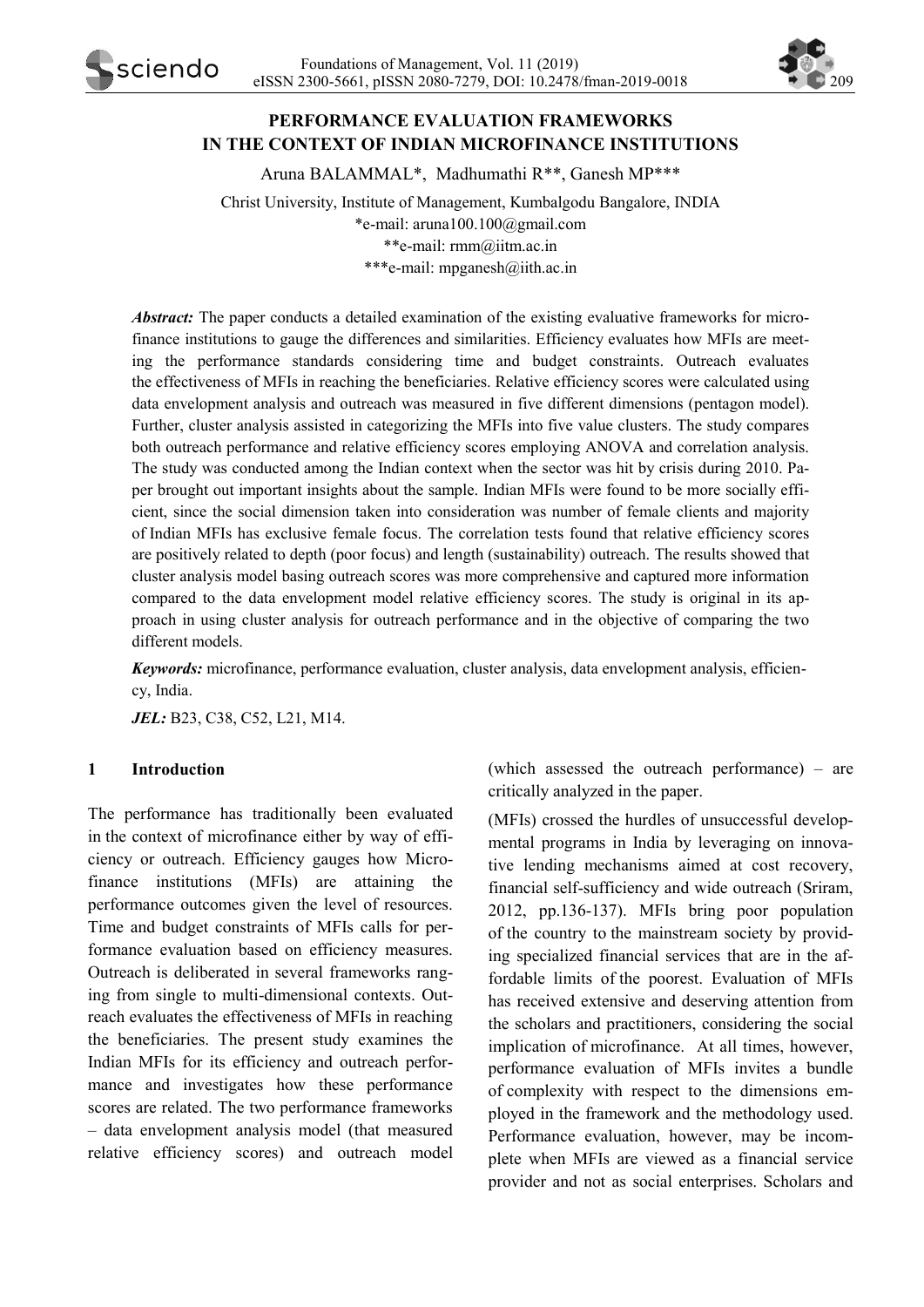practitioners have long been involved in conceptualizing a framework that comprehensively assesses these dual aspects in the performance of MFIs. Hence, both efficiency and outreach performance are assessed taking both financial and social dimensions into consideration.

## **2 Literature review**

For the purpose of our study, the performance literature in the context of microfinance is deliberated under two heads: studies on efficiency measures and on outreach indicators.

### **2.1 Studies on efficiency measures**

Efficiency ratios explain whether an MFI is serving as many clients as possible while keeping its costs under control. Cost per client, operating expense ratio are the efficiency ratios, which assesses the cost efficiency. Gross loan portfolio to total assets is another efficiency indicator, which measures how much of assets an MFI allocates to loans (Louis, et al., 2013).

One important determinant of efficiency is the macro-economic factor (Gonzalez-Vega, 2003). In a study, where the efficiency of MFIs are compared among US and Iraq, the researcher found substantial differences in the operations ranging from how each approaches transaction costs, innovation to differences in their markets and presence of government support. Second important determinant as per the literature is the lending model adopted by the MFIs. Group lending model is effective in overcoming increased transaction costs (Bhatt and Tang, 1998). Third element consists of institutional factors such as age (Herms, et al., 2009), legal status (Gonzalez, 2007) and so on. A study on 137 MFIs from Eastern Europe and Central Asia region argues that over the years, MFIs have become cost efficient subject to the conditions on MFI's legal status and source of funding (Caudill, et al., 2009). One developing area of research in microfinance is the introduction of information and communication technology (ICT) and its positive consequences. The use of ICT in microfinance is largely focused on the area of efficiency enhancement by reducing the transaction

costs incurred in borrowing, lending, accounting, reporting, control and so on (De` and Ratan, 2009; Ratan, et al., 2010). The positive effect of ICT on cost efficiency (Bhaskar and Subramaniam, 2011) and customer satisfaction (Islam, et al., 2013) are proved.

The analysis of efficiency has long been a topic of interest, and as a result, the focus has shifted from attempts to characterize the efficiency in terms of simple ratios to a perspective of multidimensional systems. A few studies focus on the aspect of efficiency and use data envelopment analysis (DEA) to calculate efficiency scores. DEA is a nonparametric technique (Gutiérrez-Nieto, et al., 2007; 2009), which employs multi-dimensions and rank MFIs according to the relative efficiency scores (Ngheim, et al., 2006; Qayyum and Ahmad, 2006; Sufian, 2006; Bassem, 2008; Haq, et al., 2009). The technique is used extensively and has proved to be appropriate for efficiency analysis. Efficiency analysis studies differ in terms of the dimensions they have used to assess efficiency. The model of the study determined the dimensions. The term model refers to different philosophical approaches used to understand the broad objectives of the given Decision Making Units (DMUs). Model defines specification, which refers to particular set of inputs and outputs that enter into the model (Gutiérrez-Nieto, et al., 2007). Literature on banking efficiency reports two prevalent models: production and intermediation. Production approach treats DMU as a unit, which produces outputs from the inputs such as labor, physical inputs and money (Nghiem, et al., 2006). Another approach looks at DMU as an intermediation unit, where the firm aims at making profit by being intermediaries in a series of financial transactions (Gutiérrez-Nieto, et al., 2007). Sedzro and Keita (2009) assessed MFI efficiency based on both production and intermediation approach. Efficiency literatures in other contexts have taken an approach called market efficiency, which focuses entirely on a firm's efficiency in meeting the needs of its customers (Gaski, 1986; Kamakura, et al., 1988; Athanassopoulos, 1995, 1997, 1998; Athanassopoulos and Thanassoulis, 1995).

Social efficiency is a new concept put forward by Gutiérrez-Nieto, et al. (2009), which highlighted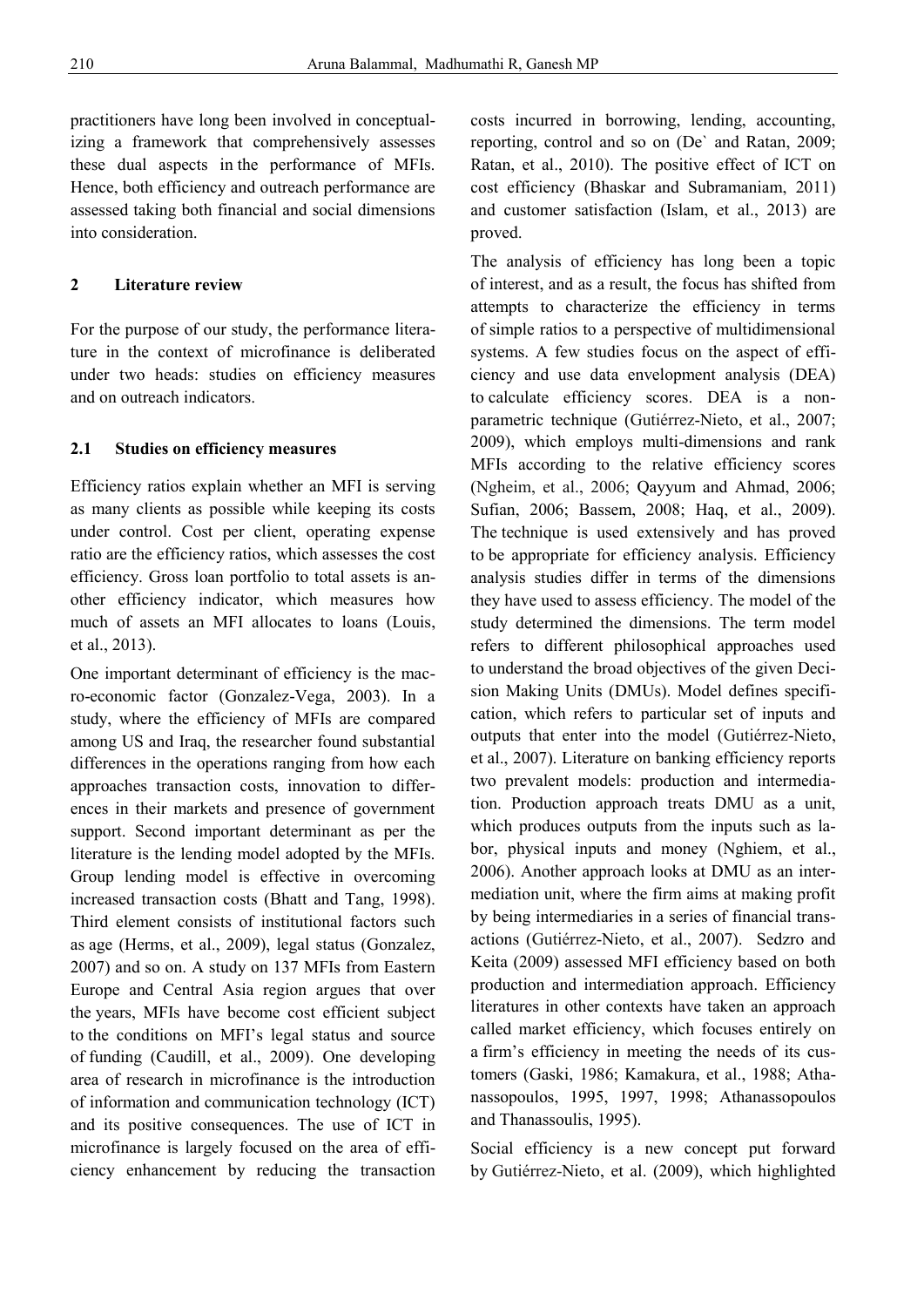the achievement of social aims by MFIs and will be measuring MFIs' impact through the number of women clients and poverty index. Poverty index combines average loan size, number of clients and average wealth of the country. The study found positive correlation between social and financial efficiency. Socially efficient MFIs were a subset of financially efficient MFIs.

#### **2.2 Studies on outreach performance**

Outreach performance is a commonly used performance indicator for performance evaluation. Outreach is defined as the extent to which MFIs are wide and deep in their client base. Breadth outreach indicates the width that is the size of the client base. Depth outreach indicates the nature of clients, which is assessed by the poverty level, place of residence (rural or urban) and gender (Schreiner, 2002). Schreiner's (2002) framework presents a comprehensive picture of all dimensions of outreach in addition to depth and breadth. These indicators are not exactly measuring social impact, rather, they are an indication of MFIs creating a favorable situation for the impact to occur. Concept of outreach (Schreiner, 2002) consolidates all performance indicators in six different dimensions such as breadth (size of client base), depth (poverty level of clients), cost to clients (costs incurred to access the service), worth (perceived value to microfinance products), scope (diversity of products) and length (sustainable and timely provision of service). Researchers have focused more on breadth, depth and length dimension. Studies on cost to clients, worth and scope are relatively low.

In the cross-country sample, Schreiner's outreach framework when tested to compare the performance with respect to ownership structure resulted in an insignificant relationship between ownership structure and performance (Mersland and Strøm, 2008). However, they ignored worth to clients due to the subjective nature of the concept. A study, which exclusively focused on the concept of scope outreach, indicates the influence of socio-cultural factors. Microfinance provides a variety of financial services along with the credit, such as, insurance (Werner, 2009) and savings (Tavanti, 2013; Berg, 2010) for the beneficiaries. The socio-cultural environment of the MFI is significant as it determines the demand for particular products and the impact of various microfinance programs to the beneficiaries' life. There are studies that claim that Muslim populous countries do not consume micro insurance. In those locations, usually, MFIs focus on lending services (Kwon, 2010, Karim, et al, 2010; Khachatryan, et al., 2014). Rise in women clients urge MFIs to stick to lending business and in low probability, insurance business. However, it lowers the probability that MFIs offer savings services (Kwon, 2010). Apart from the product choice of the clients, the effectiveness of microfinance services depends on the contextual and cultural factors. Jones, et al. (2008) examined the impact of different methods of interventions on women and concluded that the choice of intervention method depends on contextual factors and women's situation (illiteracy, lack of technical and business skills, culture of the society).

Client retention is one proxy of worth to client and the literature has not taken this indicator for performance analysis because of non-availability of the complete data. There are studies that focus on default rates and portfolio quality (Kyereboah, 2007; Ejigu, 2009), but may not exactly be an indication of clients' perception of worth to the products of microfinance. Macro-economic (economic growth of the country) and institutional specific factors such as lending methods (Ross and Savanti, 2005; Abbink, et al., 2006; Ahlin, et al., 2011) are keys to default rates.

Default rates in microfinance have various influential factors. One such factor is the lending methodology adopted by MFIs. Ross and Savanti (2005) in their exploratory study, investigated on how joint liability works in practice and how it facilitates monitoring the activities, member behaviors and how it helps in ensuring repayment. The social capital formation because of group lending, also contributes in the repayment rates of SHGs (Field and Pande, 2008; Feigenberg, et al., 2013). ICT has positive effects on customer satisfaction (Islam, et al., 2013). Customer satisfaction essentially captures the element of worth to client (Schreiner, 2002).

A comprehensive analysis of Ethiopian MFIs with respect to asset size claimed that large sized MFIs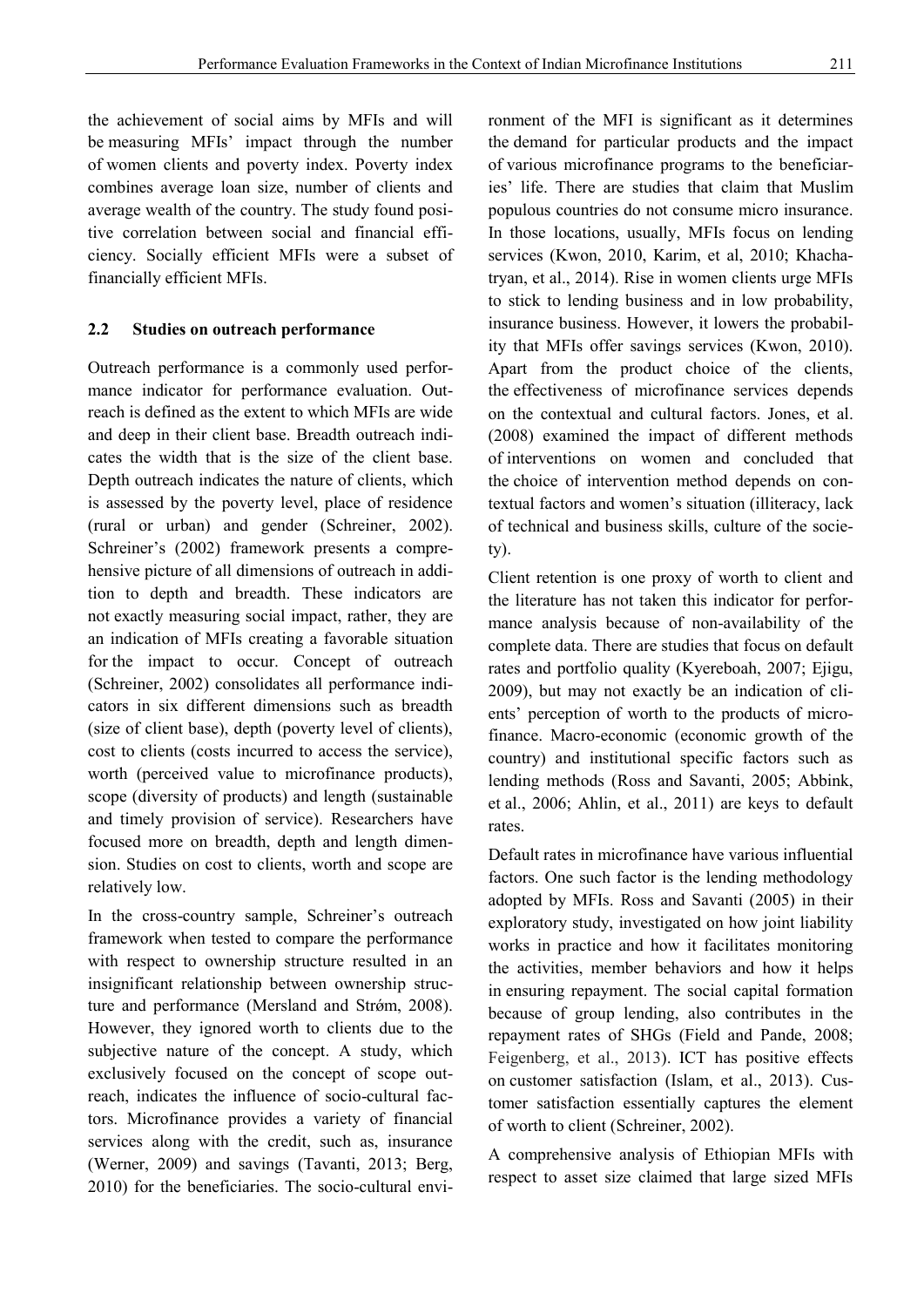were better off in cost to client (Ejigu, 2009). The interest rates of large sized MFIs were lower than mid-sized and small sized MFIs. On the other hand, the paper reported that small sized MFIs are good in deeper outreach as the percentage of women are more in their client lists.

The lending method adopted by MFI influences depth outreach. Individual lending model necessitates the clients to meet the collateral requirements, although, not tough. Individual lending model leaves the loan inaccessible to the poor. Mersland and Strǿm (2010) stated that MFIs, which are adopting individual lending model, seems to drift from the social mission of reaching the poor. Regulatory involvement might result in mission drift because of increased attention towards meeting the capital adequacy requirements (Cull, et al., 2011). Asset size (Hartarska and Nadolnyak, 2007) and age (Mersland and Strǿm, 2010) is positive with respect to breadth outreach.

Very few studies support a positive relationship with depth outreach. Studies have come up with mixed results with respect to the impact of legal status on breadth (Gutiérrez-Nieto, et al., 2009; Bassem, 2008). Public ownership, with an exception of Bank Rakyat Indonesia, has failed because of misguided policies, political interference and corruption (USAID, 2005). For non-profit NGOs, their commitment to the mission is the major driver for performance but the chances of failed governance are immense, specifically when the CEO is the founder as well as the chair of the board. They may not have proper oversight as evidenced by the collapse of Corposol in Columbia (Galema, et al., 2012). Although, primarily motivated by profit, the mix of capital determines the performance of for-profit corporate structure. In credit union, the problems might have arisen because of lack of regulation and supervision (Mersland and Strøm, 2009).

Comprehensive performance evaluation is not new in microfinance literature; however, it is not proven which framework captures the MFI performance effectively. This is where the scope of the present paper lies: to compare the frameworks of MFI performance and to put forward a superior model that facilitates the achievement of MFI's multi-faceted goals. The author, thus, carries out a DEA analysis and a cluster analysis model and explains how the performance framework differs in bringing out the information.

## **3 Methodology**

#### **3.1 Sample**

The study makes use of MIX market database on Indian MFIs for the year 2010. The year 2010 was selected in order to analyze the crisis scenario in India. The Indian microfinance market exhibited a critical stage during 2010 despite the presence of market based self-regulation by MFIs from 2006. The performance of MFIs during the crisis and in subsequent years would help in identifying the weakness and the scope for improvement. The sample represents 75 MFIs out of the 129 Indian MFIs reported, subject to the condition that the data is complete and none of the values is zero for the selected variables.

|              | <b>NBFIs</b>                             | <b>NGOs</b>                          | <b>Others</b>                             |  |  |  |
|--------------|------------------------------------------|--------------------------------------|-------------------------------------------|--|--|--|
| Legal status | Number of MFIs                           |                                      |                                           |  |  |  |
|              | 45                                       | 24                                   |                                           |  |  |  |
|              | Mature (Above 8 years)<br>of experience) | Young $(5-8$ years<br>of experience) | New (Less than 4 years)<br>of experience) |  |  |  |
| Age          |                                          | Number of MFIs                       |                                           |  |  |  |
|              | 43                                       | 16                                   |                                           |  |  |  |

Table 1. Legal status and age of the sample (*Source:* MIX Market data, 2010)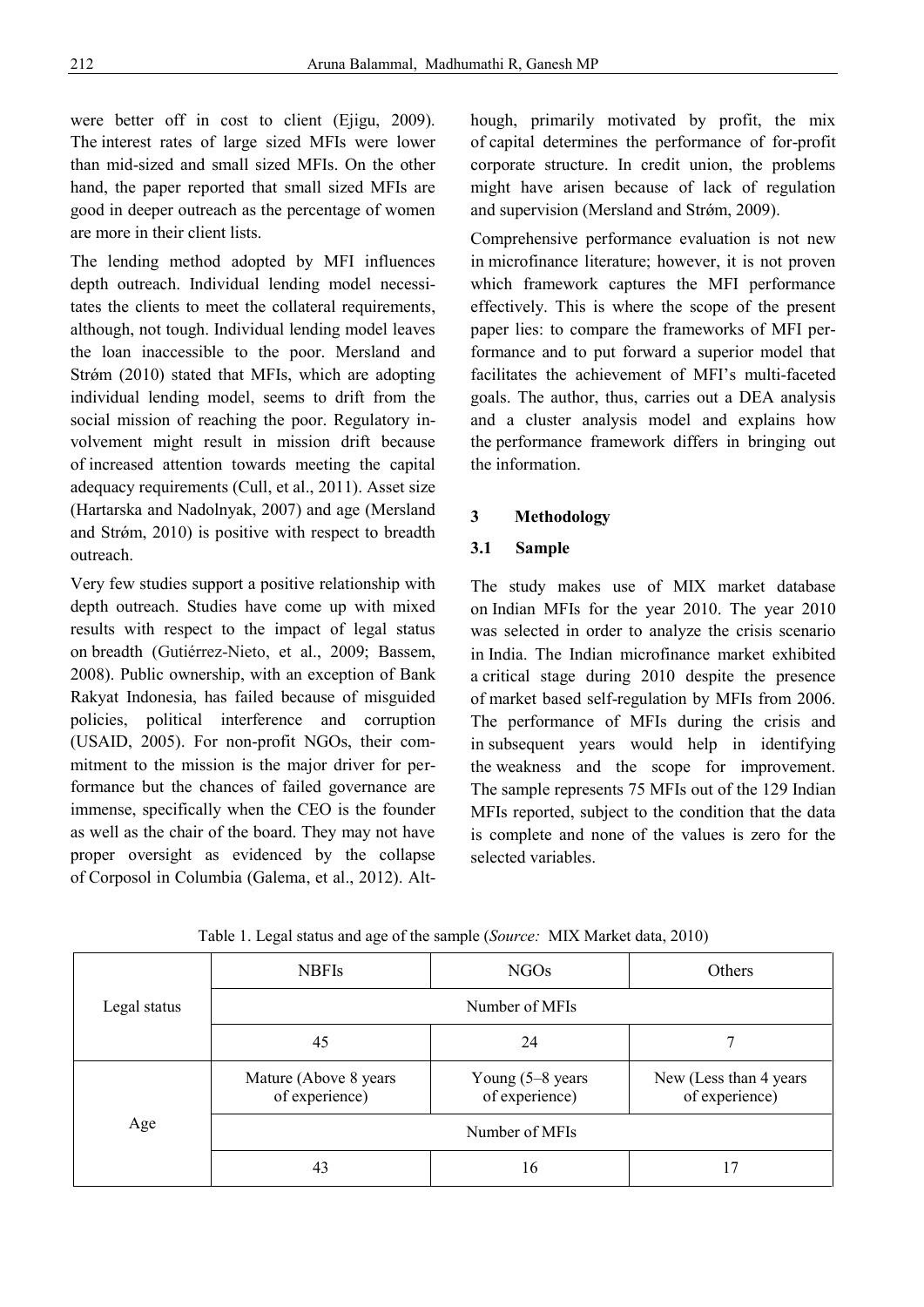The selected 75 Indian MFIs vary in their legal status; 45 NBFIs, 24 NGOs and 7 MFIs are either bank or credit co-operatives (Table 1). Above 50% of the sample (43 MFIs) have more than 8 years of operational experience. Sixteen MFIs have 5–8 years of experience and seventeen MFIs have less than 4 years of field experience.

# **3.2 Method**

The performance of 75 Indian MFIs for the year 2010 was evaluated employing two performance evaluation models. The data envelopment analysis model calculated relative efficiency scores and cluster analysis model assessed the outreach performance of 75 Indian MFIs. DEA is a decision making tool applied to derive relative efficiency scores of a comparable set of decision-making MFIs. Using DEA is advantageous because of two major reasons. One, it facilitates the inclusion of multiple inputs and outputs. Second, only limited assumptions are required regarding the relationship between inputs and outputs (Drake and Simper, 2000). Application of DEA is suitable in non-profit organizations when the production function (the process of transformation of inputs to outputs) is unknown or easily specified (Sherman and Gold, 1985). DEA facilitates comparison of an organization, otherwise called as Decision Making Unit (DMU), relative to a set of best practice observations to come up with a relative efficiency score (De Koster, et al., 2009).

Cluster analysis brings out the pattern of data by grouping the MFIs based on certain criteria. The pattern of the data reveals information, such as, the influence of depth outreach on length outreach or impact of gender outreach on worth outreach and so on. The study used K-means cluster analysis, a non-hierarchical method. K-means algorithm work by portioning the data into user specified number of clusters and then iteratively reassigning observations to clusters until some numerical criterion is met. The numerical criterion specifies a goal to minimizing the distance of observations from one another in a cluster and maximizing the distance between the clusters (Hair, et al., 2006). K-means cluster analysis is advantageous as it permits the researcher to specify the number of clusters a priori. K-means clustering algorithm assigns MFIs to clusters based on the smallest amount of distance between cluster means. The method classifies MFIs based on performance evaluations and aids to understand the pattern of the institution's strategic orientations.

## **4 Results and findings**

## **4.1 DEA relative efficiency model**

DEA examined the relative social and financial efficiency scores of MFIs. Social efficiency is assessed using two outputs – number of poor and women clients. The number of poor clients and women clients represents the social outputs as they reflect the depth indicators of MFIs. Depth is the value that society attaches to the net gain of a given client (Schreiner, 2002). If a society has preference for the poor, then poverty is a good proxy of depth. For example, society prefers that a street child or a widow gets a social benefit much more than a wealthy person. Direct measure of depth through income and wealth is difficult. Hence, indirect measures of depth are the loan size (smaller the loan, poorer the client) and the percentage of women clients as Woller (2006) stated – poverty is disproportionately concentrated in women. In India, Government has come up with various welfare schemes for women such as *Rashtriya Mahila Kosh*  (providing lower income women with access to loans to begin small businesses) and *Priyadarshini* (offering access through self-help groups to women) to improve their standard of living.

Financial efficiency is assessed employing two financial outputs: financial revenue and gross loan portfolio. Gross loan portfolio, that indicates the total loan outstanding of the MFI and revenue generation, which is generated from the loan portfolio constitute financial outputs. Inputs are same in both cases: asset size of MFIs, personnel employed and costs per borrower (Berger and Humphrey, 1997).

The analysis is run under seven input-output combinations; to measure over-all relative efficiency (model consisting of all four outputs and three inputs), relative financial efficiency (two financial outputs and three inputs), relative social efficiency (two social outputs and three inputs), relative efficiency in loan portfolio (loan portfolio and three inputs), relative efficiency in revenue generation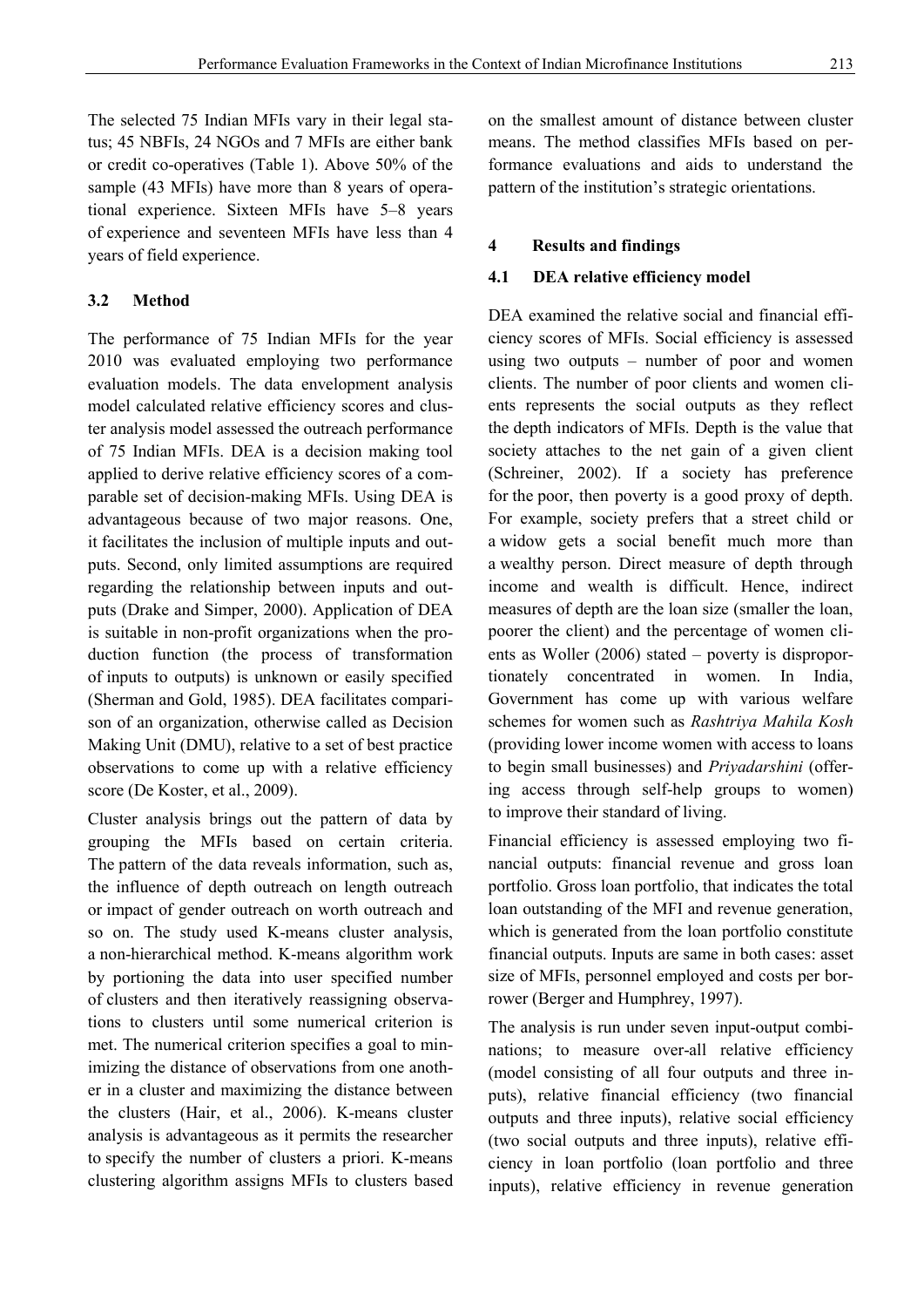(financial revenue and three inputs), relative efficiency in the focus of poor (poor clients and three inputs) and relative efficiency in supporting women (women clients and three inputs).



Figure 1. DEA relative efficiency model (*Source:* Gutiérrez-Nieto, et al., 2009)

The relative efficiency scores of Indian MFIs range from 0.37 to 1.00 (Table 2). Around 75% of MFIs holds a relative efficiency score above 0.76. Indian MFIs have an average relative efficiency score of 0.83. The average relative efficiency of Indian MFIs in supporting the poorest is just 0.62. Initiatives of MFIs in supporting women are around 0.69. Relative efficiency with respect to loan portfolio is comparatively better at 0.77.

However, the relative efficiency in generating revenue given the level of inputs is very low, which is 0.09. The average relative efficiency score of financial revenue for a cross-country sample was 14.8 (Gutiérrez**-**Nieto, et al., 2009), which is higher than the mean score for the present sample. Around 75% of the sample holds a relative efficiency score of 0.08 for financial revenue.

|               | Over-all   | Social     | Financial  | Social |      | Financial         |                      |
|---------------|------------|------------|------------|--------|------|-------------------|----------------------|
| score         | efficiency | efficiency | efficiency | Women  | Poor | Loan<br>portfolio | Financial<br>revenue |
| Minimum       | 0.38       | 0.38       | 0.37       | 0.02   | 0.36 | 0.37              | 0.00                 |
| 25 Percentile | 0.76       | 0.74       | 0.70       | 0.57   | 0.51 | 0.70              | 0.01                 |
| 50 Percentile | 0.84       | 0.84       | 0.77       | 0.71   | 0.60 | 0.77              | 0.02                 |
| 75 Percentile | 0.89       | 0.89       | 0.81       | 0.85   | 0.72 | 0.81              | 0.08                 |
| Mean          | 0.83       | 0.82       | 0.77       | 0.69   | 0.62 | 0.77              | 0.09                 |

Table 2. Categories of MFIs based on relative efficiency scores (*Source:* MIX Market data, 2010)

The DEA results indicate that nine MFIs are 100% efficient on an over-all evaluation (Table 3). These nine MFIs maintained their 100% relative efficiency score when social outputs alone are considered. Three of the MFIs lost their 100% relative efficiency score when only financial outputs were evaluated.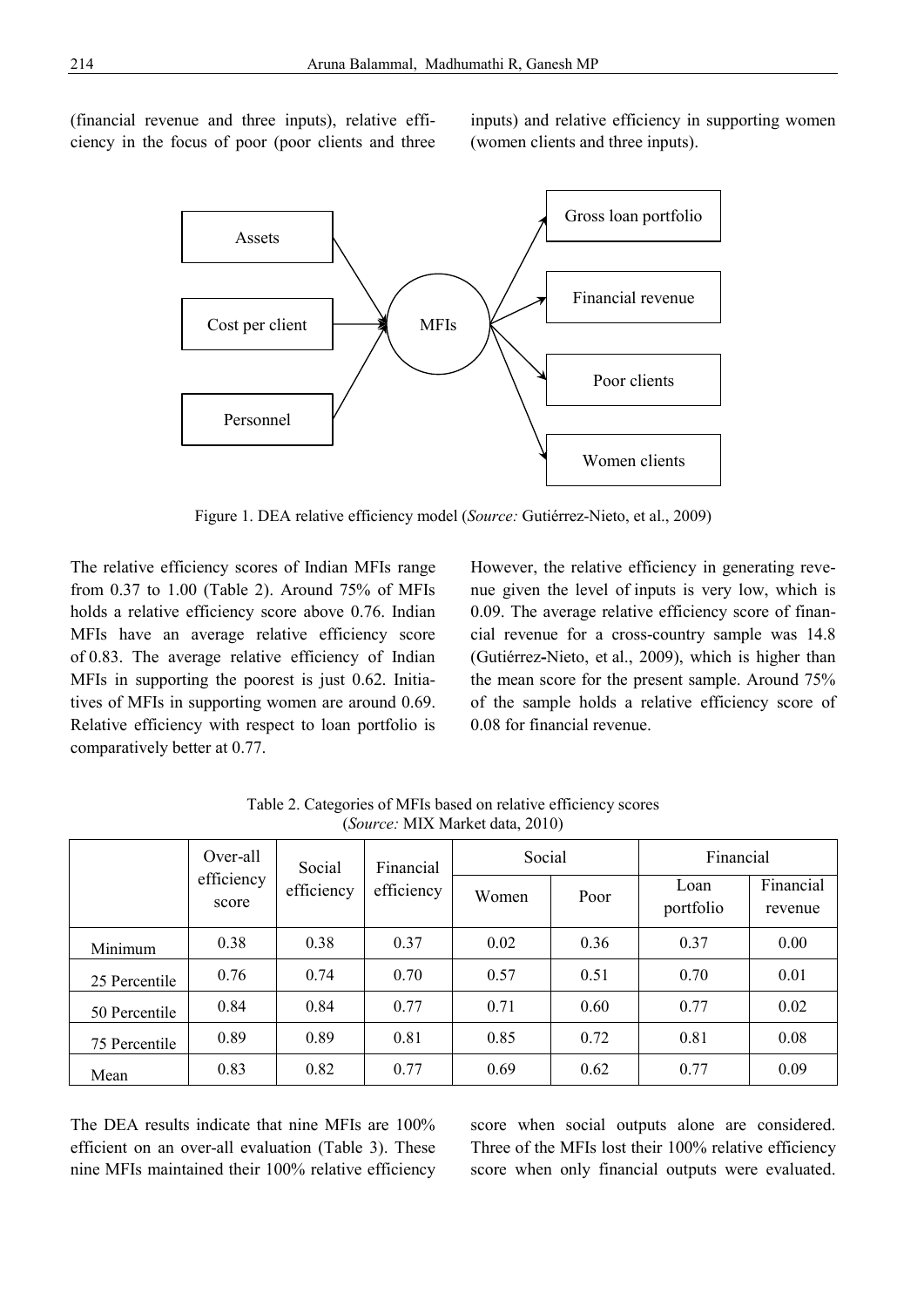| <b>DMUs</b>   | Social | Financial | Women | Poor | Loan<br>portfolio | Financial<br>revenue |
|---------------|--------|-----------|-------|------|-------------------|----------------------|
| AML           | 1.00   | 0.99      | 0.75  | 1.00 | 0.99              | 0.36                 |
| Bandhan       | 1.00   | 0.94      | 1.00  | 0.92 | 0.94              | 0.89                 |
| Grama Vidiyal | 1.00   | 0.91      | 1.00  | 0.71 | 0.91              | 0.41                 |
| Pustikar      | 1.00   | 1.00      | 0.02  | 1.00 | 1.00              | 0.00                 |
| Sanghamithra  | 1.00   | 1.00      | 1.00  | 0.81 | 1.00              | 0.03                 |
| <b>SEIL</b>   | 1.00   | 1.00      | 0.07  | 1.00 | 1.00              | 0.01                 |
| <b>SHARE</b>  | 1.00   | 1.00      | 1.00  | 1.00 | 1.00              | 0.76                 |
| Spandana      | 1.00   | 1.00      | 1.00  | 1.00 | 1.00              | 1.00                 |
| <b>WSE</b>    | 1.00   | 1.00      | 1.00  | 0.54 | 1.00              | 0.00                 |

Table 3. Relative efficiency scores of nine MFIs (*Source:* MIX Market data, 2010)

Financially efficient MFIs are thus a subset of socially efficient MFIs in the Indian context, contrary to previous results (Gutiérrez-Nieto, et al., 2009), where socially efficient MFIs were the subset of financially efficient MFIs. One explanation could be the nature of the sample. In other words, not all socially efficient MFIs are financially efficient but all financially efficient MFIs are socially efficient. Gutiérrez-Nieto, et al. (2009), studied social and financial efficiency employing same variables among MFIs from various countries (2003 data) and found that financial efficiency is a prerequisite for social efficiency. The present study took Indian sample for the year 2010 and identifies that MFIs can be socially efficient even when they are not financially efficient. This could be due to the presence of subsidies and grants given to Indian MFIs under several schemes. National Bank for Agriculture and Rural Development (NABARD) manages and administers Microfinance Development and Equity Fund (MFDEF) to facilitate and support the orderly growth of the sector through diverse modalities for enlarging the flow of financial services to the poor, with consistent sustainability particularly for women and vulnerable sections of society. The fund provides capital support to various types of MFIs to enable them to leverage commercial and other funds from banks and also to start-up MFIs with a good track record of undertaking microfinance activities between 6 months to 2 years. NABARD also provides refinance support to banks to the extent of 100% of the banks loans disbursed to SHGs (State of the sector report, 2013). In addition, the year 2010 is marked as a critical stage for the microfinance industry as MFIs had repayment issues because of the exorbitant interest rates charged to the clients.

# **4.2 Relationship between social and financial efficiency**

Correlation analysis is used to test the relationship between relative efficiency scores under seven specifications (Table 4). The results reflect significant positive relationship among relative social efficiency and financial efficiency (0.937\*\*). Relative efficiency of MFIs in reaching women (0.46\*\*) and in poor focus (0.68\*\*) is positively related to financial efficiency.

MFIs attain relative social efficiency either through focusing on women or poor clients. The relative efficiency in reaching women is having a negative insignificant relationship with respect to reaching poor clients. If MFIs are efficient in loan portfolio, it assists MFIs to attain efficiency in financial revenue as is evidenced by a positive significant value (0.453\*\*) (Table 4). A scatter plot depicts the relationship between social and financial efficiency (Fig. 2).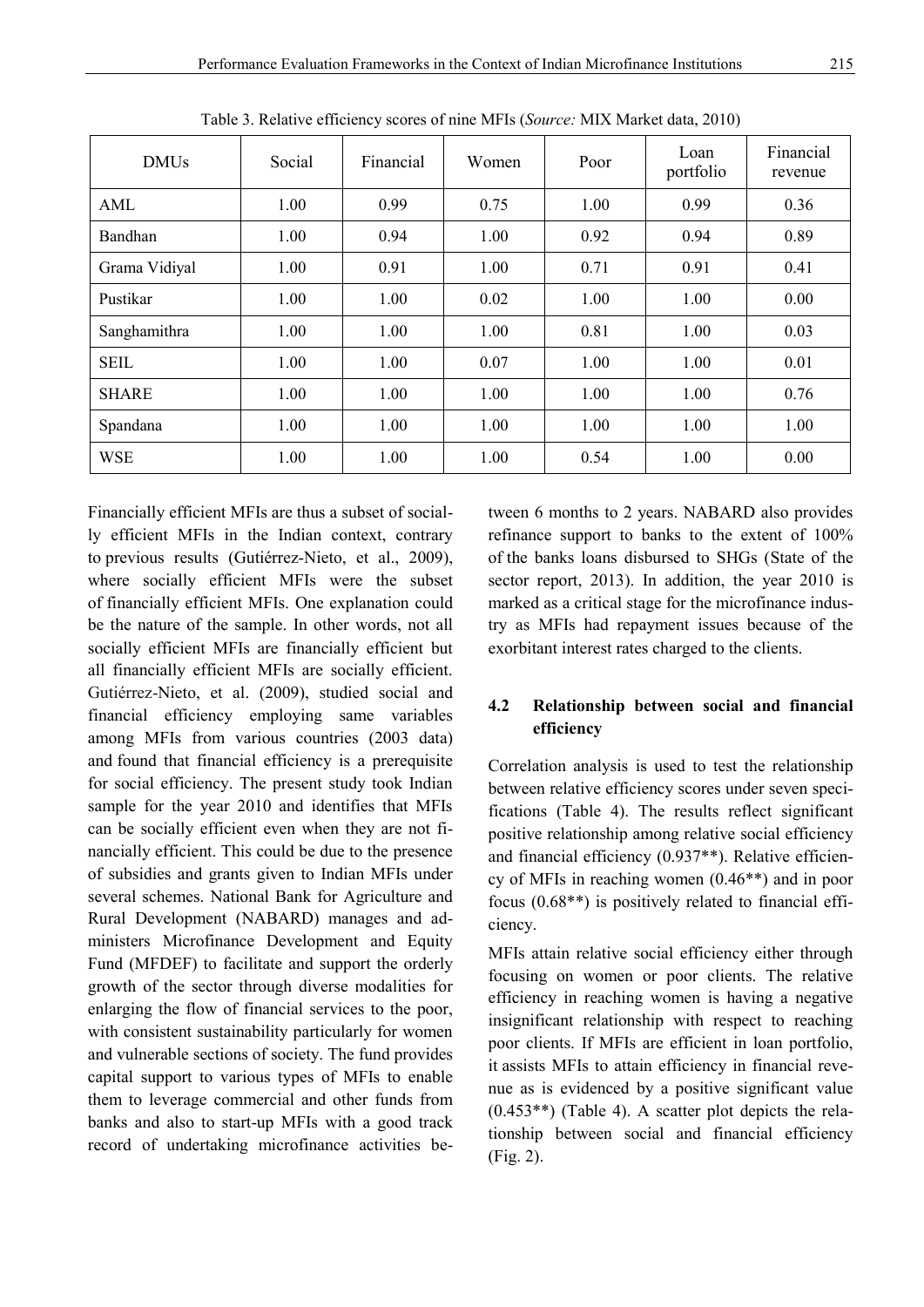|                                                                      | Financial<br>efficiency | Social<br>efficiency | Loan<br>portfolio | Financial<br>revenue | Women    | Poor |
|----------------------------------------------------------------------|-------------------------|----------------------|-------------------|----------------------|----------|------|
| Financial efficiency                                                 |                         |                      |                   |                      |          |      |
| Social efficiency                                                    | $0.937***$              |                      |                   |                      |          |      |
| Loan portfolio                                                       | NA                      | $0.937**$            |                   |                      |          |      |
| Financial revenue                                                    | NA                      | $0.385***$           | $0.453***$        |                      |          |      |
| Women                                                                | $0.459$ **              | <b>NA</b>            | $0.459***$        | $0.379***$           |          |      |
| Poor                                                                 | $0.678***$              | <b>NA</b>            | $0.678***$        | $0.490**$            | $-0.147$ |      |
| <i>Note:</i> NA: Not applicable; ***p < 0.01 level, **p < 0.05 level |                         |                      |                   |                      |          |      |

Table 4. Correlations among efficiency indicators (*Source:* MIX Market data, 2010)



Figure 2. Relationship between social efficiency and financial efficiency (*Source:* MIX Market data, 2010)

The scatter plot identifies very few MFIs that are equally inefficient in social and financial scores. Majority of Indian MFIs are high on relative social and financial efficiency, and hence, locates in the upper right corner of the scatter plot.

MFIs achieve relative social efficiency either by focus on poor or women. The scatter plot depicts the relationship of MFIs reaching poor and women. The values are present in the top right corner of the graph, which implies MFIs are high on both reaching women and poor (Fig. 3).



Figure 3. Relative efficiency in MFIs' focus on poor versus focus on women (*Source:* MIX Market data, 2010)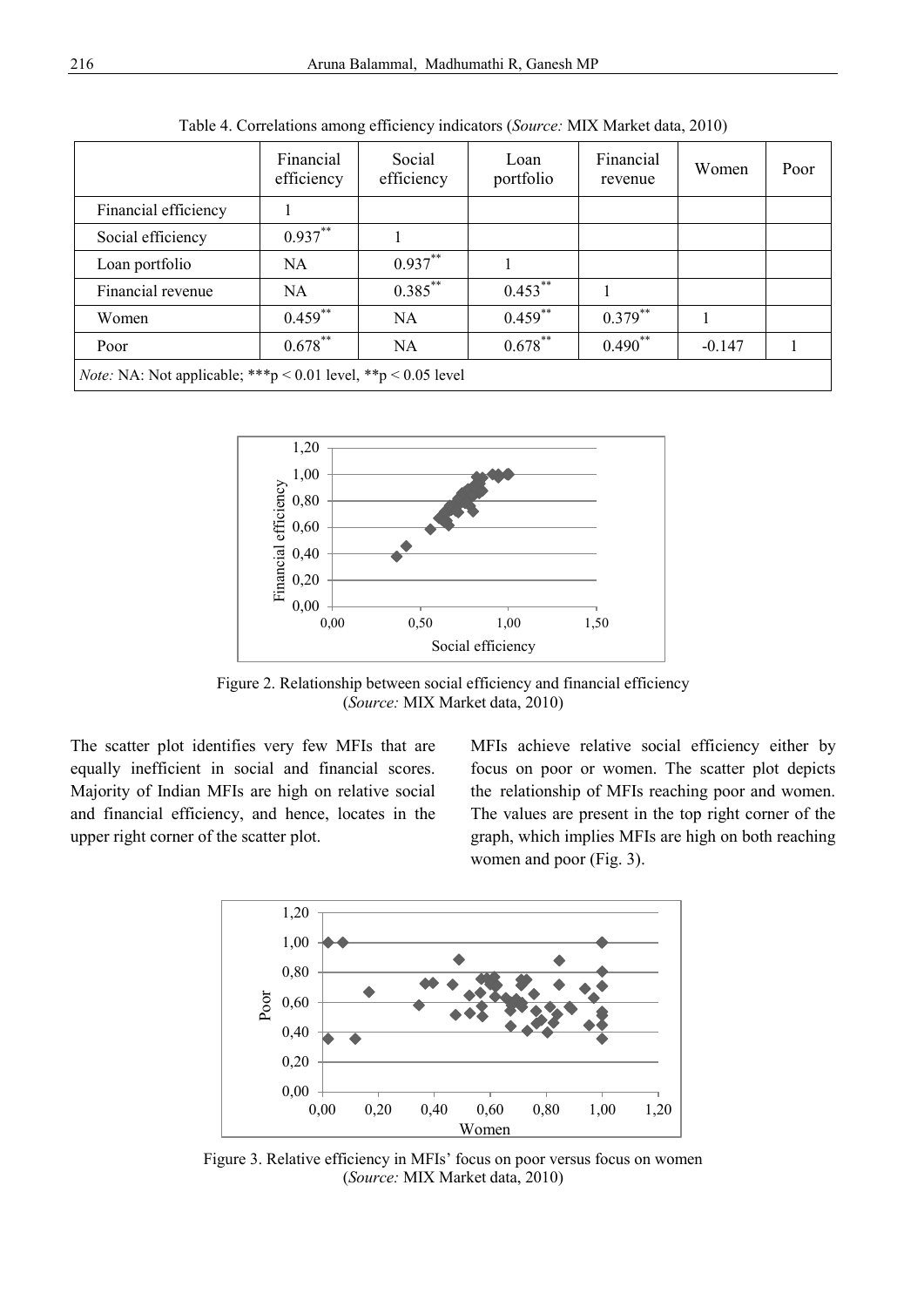

Figure 4. Relative efficiency of MFIs in loan portfolio and financial revenue (*Source:* MIX Market data, 2010)

The scatterplot depicting the relationship between financial revenue efficiency and loan portfolio reflects the left skewness because approximately 75% of the sample holds very low relative efficiency score in financial revenue. However, it is having a positive relationship with the relative efficiency in loan portfolio. Share, Spandana and Bandhan are the three MFIs which are high on relative financial revenue efficiency compared to the whole sample (Fig. 4).

### **4.3 Cluster analysis model**

The paper further evaluates the outreach performance of the 75 Indian MFIs. Outreach is defined as the extent to which MFIs reach the poor (Hartarska, 2005). Outreach to poor is the basic purpose of microfinance institutions (Christen, et al., 1995).

The present study however adapts the Schreiner's framework unique to India and ignores breadth outreach, represented by the number of active clients, because there is high correlation between breath outreach and depth outreach. Moreover, breadth outreach may not capture social performance since there are evidences of MFIs lending to wealthier clients as well (Imai and Arun, 2008).

Number of distinct products offered by MFIs is also avoided since innovative products offer is practiced by very few MFIs. The apexes of the cluster analysis model depict five dimensions of MFI performance, which considers both social and financial components (Fig. 5). The apex point 'depth outreach' indicates the number of poor clients served by the MFIs.

'Gender outreach' apex point represents the gender targets of the MFI. Lending to poor, rural and women clients are the various indicators of depth outreach (Schreiner, 2002; Hartarska and Nadolnyak, 2007; Mersland and Strøm, 2010).

Gender outreach is shown as a separate indicator of outreach owing to the relevance given to women clients in India. 'Cost to clients' apex point denotes the cost component of availing microfinance services. The yield on gross loan portfolio is a proxy for the interest rate paid by the poor to avail the services and constitutes the third apex of the model (Woller, 2005). 'Worth to clients' apex point reflects the value attached by the clients to the microfinance service.

The variable client retention rate captures the value of the services provided by the microfinance institutions (Mersland and Strǿm, 2008). Clients stick to one MFI if the products are satisfactory for them. Loan loss rate is another possible proxy for measuring worth to client. Client retention is preferred as it gives more information than the loan loss rate.

The loan loss rate only reflects the number of loans lost by the institution but client retention rate highlights the loyalty of the clients to the MFI. The 'Length outreach' apex point indicates sustainability of the microfinance service. Only when MFIs meet their expenses with revenue, they are capable of continuous supply of services according to the demand. Dependence on grants and donations in order to meet MFIs' operating expenses does not ensure permanence. Hence, sustainable MFIs are necessary to ensure the long term and timely supply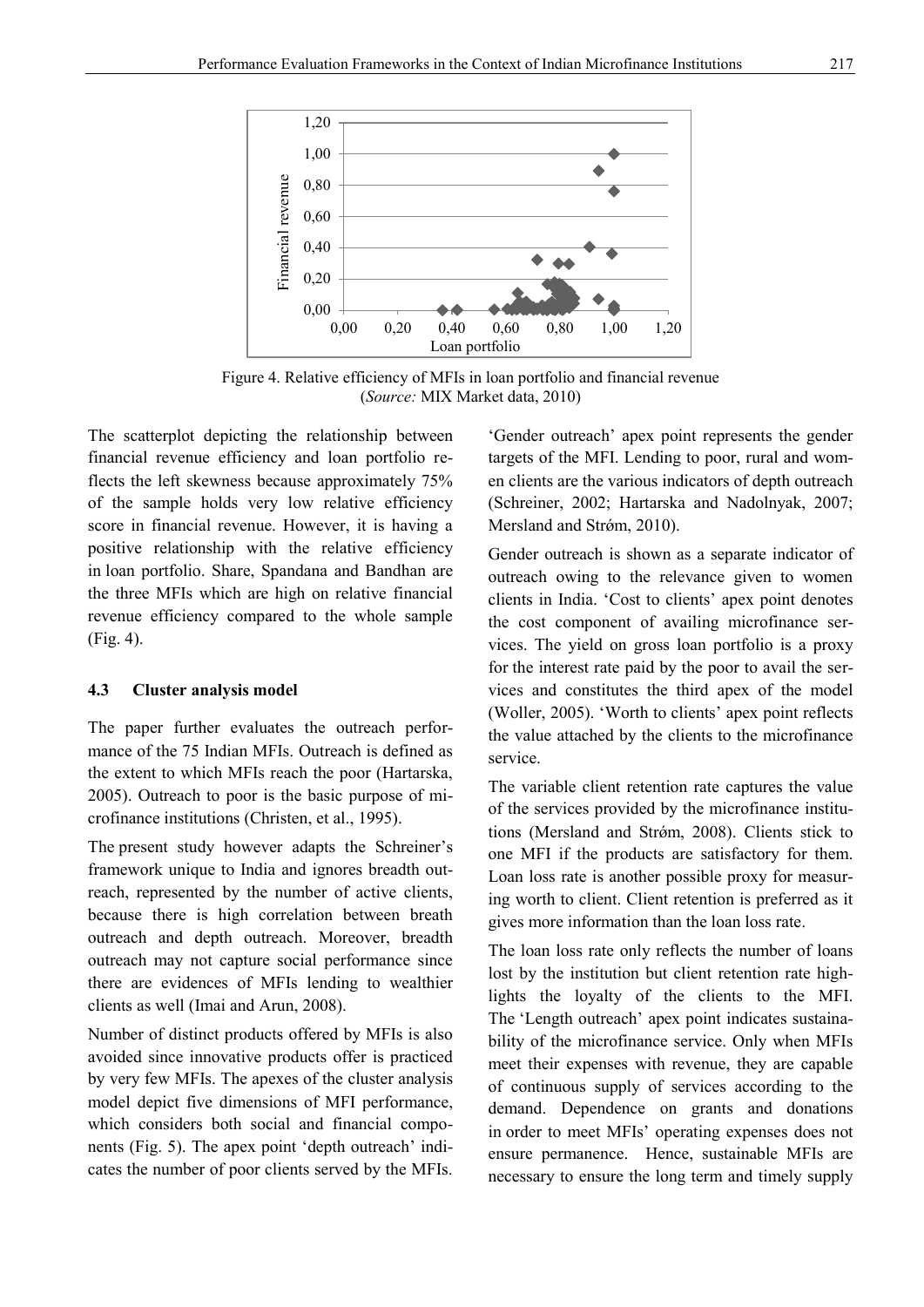of services. Thus, measuring sustainability status reflects the length dimension of MFI performance. Instead of return on assets or profit margin, operational self-sufficiency ratio measures sustainability, as profit is secondary for a double bottom line business (Sriram, 2012, pp.129-135).



Figure 5. Cluster analysis model of outreach (*Source:* Balammal, et al., 2016)

Performance data based on five dimensions of outreach (Fig. 5) for the 75 Indian MFIs are grouped through cluster analysis gave rise to five clusters. Five groups of MFIs gave a better differentiation than two cluster classification. The ANOVA result identify, depth outreach (341.56 (F value)) and women outreach (0.034 (F value)) as significantly different for the five MFI groups at five percent level (Table 5). Labelling is given to each cluster according to the dominant characteristics it represents.

| Cluster Name     | Perceived<br>value | Social<br>value | Financial<br>value | Moderate<br>m <sub>1</sub> x | Low<br>social value |
|------------------|--------------------|-----------------|--------------------|------------------------------|---------------------|
| No. of MFIs      | 14                 | 9               | 13                 | 18                           | 21                  |
| Depth outreach** | 9.38 (11966)       | 11.35 (80982)   | 5.47(239)          | 8.12 (3388)                  | 6.91(998)           |
| Women outreach** | 0.91               | 0.82            | 0.97               | 0.98                         | 0.98                |
| Cost to client   | 0.12               | 0.12            | 0.18               | 0.15                         | 0.13                |
| Worth to client  | 0.71               | 0.45            | 0.64               | 0.68                         | 0.56                |
| Length outreach  | 1.16               | 1.24            | 1.15               | 1.10                         | 1.09                |

Table 5. Cluster centers of cluster analysis variables (*Source:* MIX Market data, 2010)

*Note:* The figures in parenthesis represent the number of poor clients; the highest values are bolded and the lowest values are in italics.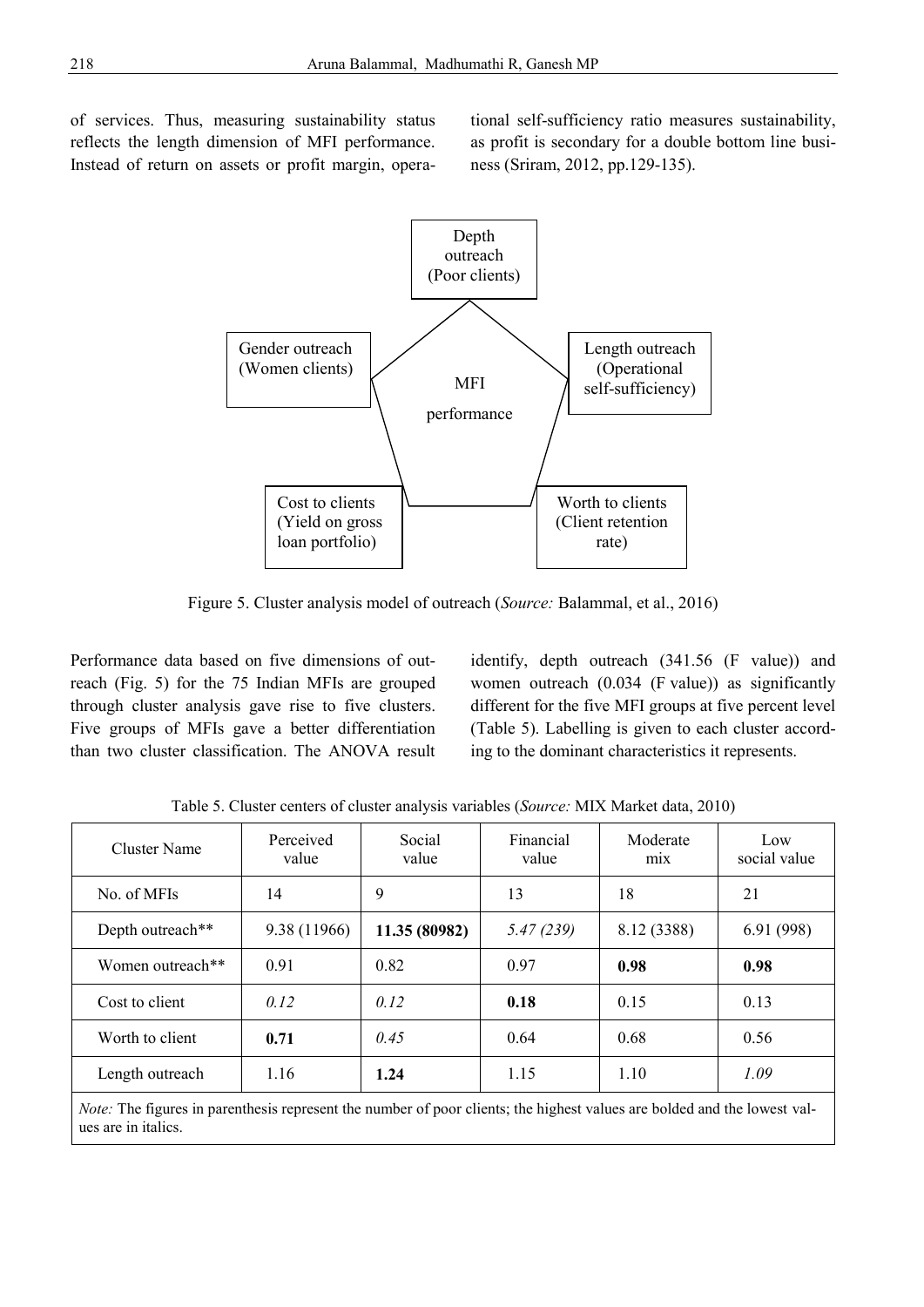The performance of perceived value cluster highlights the importance they have given for clients' satisfaction of the microfinance program and the cluster constitutes 14 MFIs. Social value cluster (nine MFIs) has high averages on depth and length outreach. The dominant value in this cluster is serving a large number of poor clients and ensuring timely delivery of microfinance services, hence, achieving social value.

Financial value cluster (13 MFIs) gives importance to the financial mission of microfinance, thus, showing high average value of the costs to clients. The financial cluster is low on depth outreach and worth to clients. When MFIs are stressing the financial value alone, it affects the accessibility and affordability of the program. Moderate mix (18 MFIs) cluster performs neither high nor low in all the cluster analysis variables; however, they lag behind perceived value and social value cluster. Low social value clusters (21 MFIs) are low on depth outreach and length outreach compared to all other clusters. Although, they offer their products at affordable rates, their performance with respect to depth outreach is comparatively lesser. They can reach out to more poor clients, given the cost structure and it might increase their length outreach.

The distinct characteristics of the clusters are brought out in Table 6. NBFIs dominate in all clusters except financial value cluster. MFIs exist in legal status other than NBFIs and NGOs holds significant percentage in perceived value cluster (21%). In all clusters, percentage of matured MFIs is on higher side. Regulated MFIs are more in number in social value cluster, followed by perceived value cluster and then moderate mix.

|                                          | Perceived<br>value | Social<br>value | Financial<br>value | Moderate<br>mix | Low<br>social value |
|------------------------------------------|--------------------|-----------------|--------------------|-----------------|---------------------|
| NBFIs $(P)$                              | 64.29              | 77.78           | 30.77              | 66.67           | 47.62               |
| NGOs(P)                                  | 14.29              | 11.11           | 69.23              | 22 22           | 38.10               |
| Others $(P)$                             | 21.43              | 11.11           | $\theta$           | 11.11           | 14.29               |
| Mature $(P)$ (>8 years)                  | 78.57              | 77.78           | 38.46              | 55.56           | 42.86               |
| Young $(P)$ (5-8 years)                  | 14.29              | 11.11           | 23.08              | 27.78           | 23.81               |
| New (P) $(< 5$ years)                    | 7.14               | 11.11           | 38.46              | 16.67           | 33.33               |
| Regulated $(P)$                          | 78.57              | 88.89           | 69.23              | 77.78           | 52.38               |
| <i>Note:</i> $P$ – indicates Proportion. |                    |                 |                    |                 |                     |

Table 6. Characteristics of value clusters (*Source:* MIX Market data, 2010)

The three performance values for Indian MFIs are thus found to be financial value, social value and perceived value. Financial value highlights the financial return incurred on the loan, which is the indicator of financial evaluation. Social value underlines serving large number of poor clients and sustainability of MFIs. The perceived value focuses on the client's satisfaction, an indicator of employee contribution to the MFI.

#### **4.4 DEA model and cluster analysis model**

The objective of DEA analysis was to understand how well MFIs are utilizing its resources to maximize their social and financial outputs. Cluster analysis model captured MFI performance in a broader perspective compared to the DEA model. The present section attempts to understand how the information gained through DEA model and cluster analysis model is different. To understand the similarities between DEA model and cluster analysis model, the relative efficiency scores are mapped with the membership in the value clusters.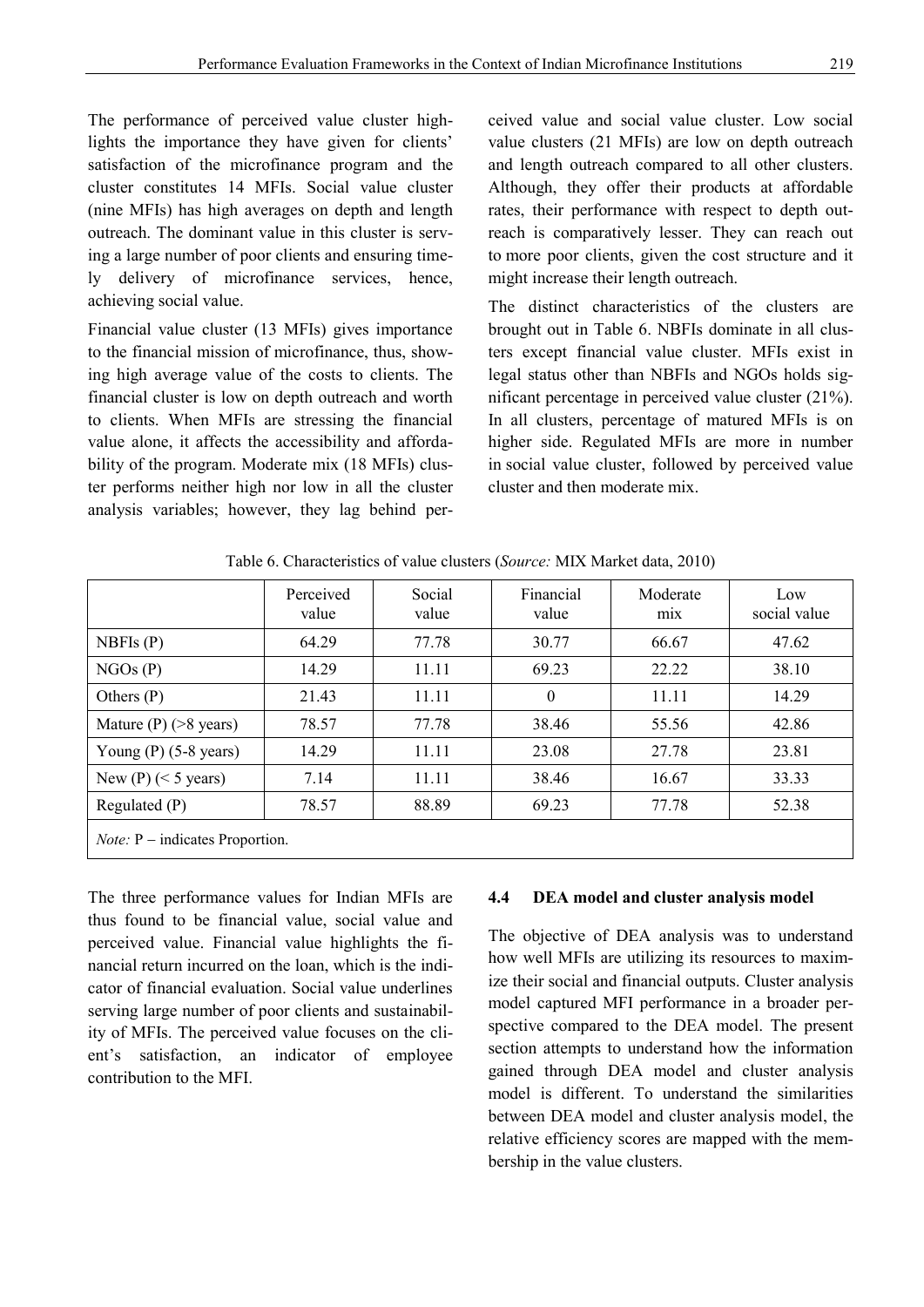| <b>MFIs</b>                        | Efficiency<br>score | Financial<br>efficiency | Social<br>efficiency |
|------------------------------------|---------------------|-------------------------|----------------------|
| Adhikar                            | 0.70                | 0.66                    | 0.61                 |
| <b>AMMACTS</b>                     | 0.46                | 0.42                    | 0.46                 |
| Asomi                              | 0.77                | 0.69                    | 0.77                 |
| Chaitanya                          | 0.66                | 0.62                    | 0.66                 |
| Disha Microfinance                 | 0.79                | 0.74                    | 0.79                 |
| <b>GOF</b>                         | 0.72                | 0.64                    | 0.72                 |
| Hope                               | 0.90                | 0.79                    | 0.90                 |
| India's Capital                    | 0.87                | 0.76                    | 0.87                 |
| <b>Indur MACS</b>                  | 0.84                | 0.79                    | 0.84                 |
| <b>KCIPL</b>                       | 0.67                | 0.64                    | 0.65                 |
| Kotalipara                         | 0.98                | 0.82                    | 0.98                 |
| Mahashakti                         | 0.82                | 0.75                    | 0.82                 |
| <b>NEED</b>                        | 0.86                | 0.83                    | 0.86                 |
| <b>PWMACS</b>                      | 0.58                | 0.56                    | 0.58                 |
| Saija                              | 0.67                | 0.64                    | 0.64                 |
| Samasta                            | 0.83                | 0.76                    | 0.83                 |
| Sarala                             | 0.89                | 0.77                    | 0.89                 |
| <b>SMSS</b>                        | 0.86                | 0.81                    | 0.86                 |
| SU                                 | 0.76                | 0.67                    | 0.76                 |
| <b>SVSDF</b>                       | 0.83                | 0.78                    | 0.83                 |
| <b>WSE</b>                         | $\mathbf{1}$        | $\mathbf{1}$            | $\mathbf{1}$         |
| Mean relative efficiency<br>scores | 0.78                | 0.72                    | 0.78                 |
| Minimum                            | 0.46                | 0.42                    | 0.46                 |
| Maximum                            | $\mathbf{1}$        | $\mathbf{1}$            | $\mathbf{1}$         |
|                                    |                     |                         |                      |

Table 7. Relative efficiency scores of low social value cluster (*Source:* MIX Market data, 2010)

The relative efficiency score of low social value cluster on an average is 0.78 and has the scope of improvement by 0.22 (Table 7). The relative financial efficiency of low social value cluster is lower than their relative social efficiency. AMMACTS obtained lowest relative efficiency scores and WSE holds 100% relative efficiency score in all specifications. WSE is the only relatively efficient MFI, which belonged to low social value cluster.

The average relative efficiency score of moderate mix is 0.81 and have the possibility of improvement by 0.19 (Table 8). The relative financial efficiency is 0.74, which is lesser than their relative social efficiency of 0.80. SEWA bank is the least efficient among the whole sample, belong to moderate mix. The cost structure of SEWA bank is higher than many of these MFIs. The cost per client is 60 US dollars, which is one of the highest in this category. Swadhaar, from the same cluster, also has high cost per client, which is 64 US dollars. However, the yield on gross loan portfolio for SEWA bank is 28.76% and it is 34.46% for Swadhaar. Given the cost structure, only if SEWA increases its yield on gross loan portfolio, it can improve its relative financial efficiency. SEWA bank has the scope of reaching more clients. Probably, serving more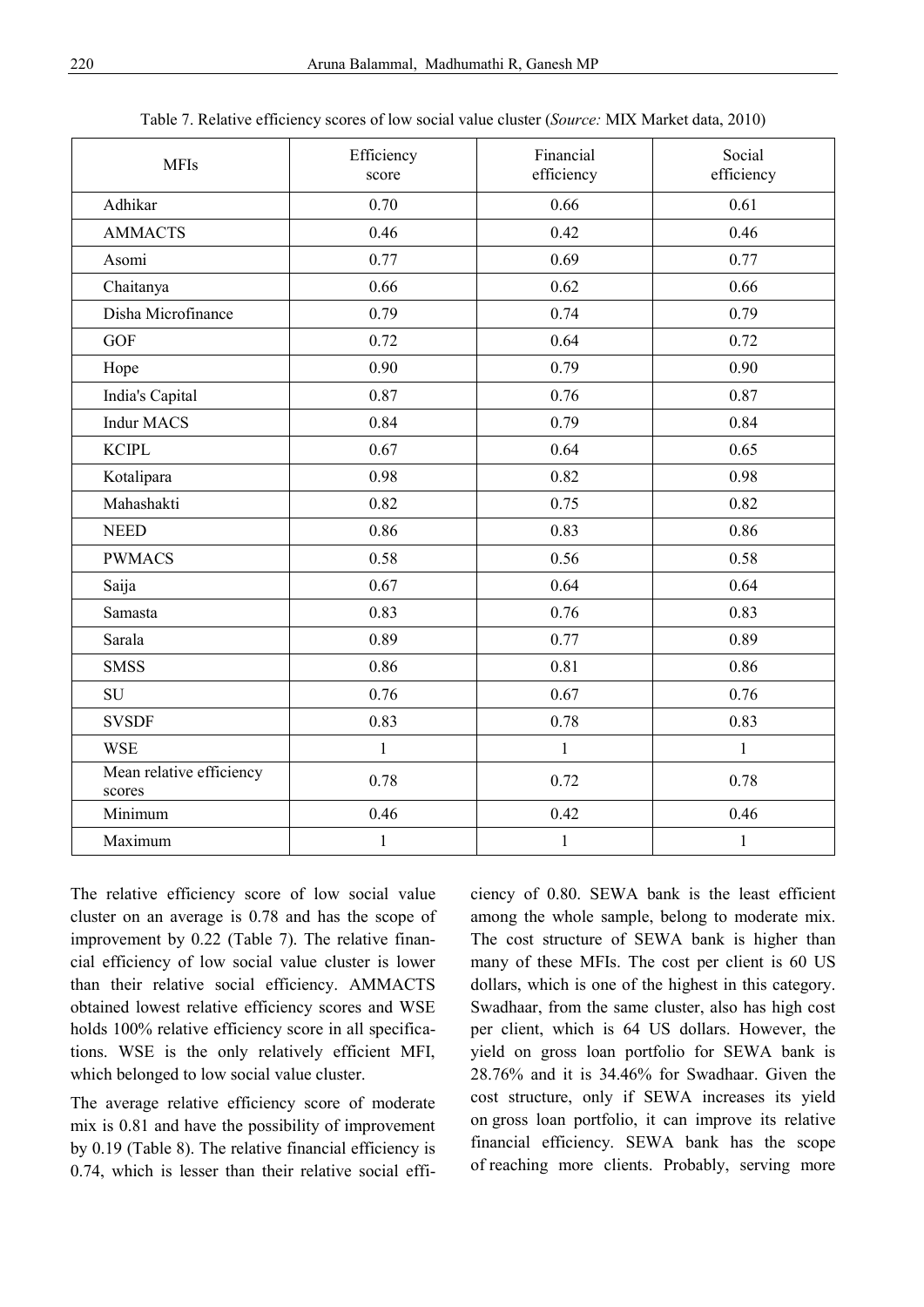women clients would help SEWA to increase its relative social efficiency score. Sanghamithra, although attained 100% relative efficiency, performed moderately in cluster analysis values. The asset size of Sanghamithra is of medium range (17 million US

dollars). Considering the inputs they have, Sanghamithra attained 100% relative social and financial efficiency. When outputs alone are compared, they are of moderate value.

| Financial<br>Social<br>Efficiency<br><b>MFIs</b><br>efficiency<br>efficiency<br>scores<br>0.88<br>0.79<br>0.84<br>Arohan<br>0.97<br>0.85<br>0.97<br>Asirvad<br>0.64<br><b>BSS</b><br>0.71<br>0.71<br><b>BWDA</b> Finance<br>0.69<br>0.65<br>0.65<br>0.79<br>0.74<br>0.79<br>GU<br><b>IDF</b> Financial Services<br>0.87<br>0.75<br>0.87<br>0.67<br>0.74<br>0.74<br>Mahasemam<br>0.83<br>Mimo Finance<br>0.76<br>0.83<br>0.86<br>0.80<br>0.86<br><b>RGVN</b><br>0.88<br>0.79<br>0.88<br>Sahara Utsarga<br>Sanghamithra<br>$\mathbf{1}$<br>$\mathbf{1}$<br>$\mathbf{1}$<br>0.81<br>0.92<br>Sarvodaya Nano Finance<br>0.92<br>0.38<br>0.38<br><b>SEWA Bank</b><br>0.37<br>0.73<br>0.68<br>0.73<br>Sonata<br>0.73<br>0.81<br>0.81<br>Suryoday<br><b>SVCL</b><br>0.81<br>0.74<br>0.81<br>Swadhaar<br>0.72<br>0.70<br>0.72<br>0.80<br>0.90<br>0.90<br><b>VFS</b><br>Mean efficiency scores<br>0.74<br>0.81<br>0.80<br>Minimum<br>0.38<br>0.37<br>0.38<br>Maximum<br>$\mathbf{1}$<br>$\mathbf{1}$<br>$\mathbf{1}$ |  |  |
|------------------------------------------------------------------------------------------------------------------------------------------------------------------------------------------------------------------------------------------------------------------------------------------------------------------------------------------------------------------------------------------------------------------------------------------------------------------------------------------------------------------------------------------------------------------------------------------------------------------------------------------------------------------------------------------------------------------------------------------------------------------------------------------------------------------------------------------------------------------------------------------------------------------------------------------------------------------------------------------------------------|--|--|
|                                                                                                                                                                                                                                                                                                                                                                                                                                                                                                                                                                                                                                                                                                                                                                                                                                                                                                                                                                                                            |  |  |
|                                                                                                                                                                                                                                                                                                                                                                                                                                                                                                                                                                                                                                                                                                                                                                                                                                                                                                                                                                                                            |  |  |
|                                                                                                                                                                                                                                                                                                                                                                                                                                                                                                                                                                                                                                                                                                                                                                                                                                                                                                                                                                                                            |  |  |
|                                                                                                                                                                                                                                                                                                                                                                                                                                                                                                                                                                                                                                                                                                                                                                                                                                                                                                                                                                                                            |  |  |
|                                                                                                                                                                                                                                                                                                                                                                                                                                                                                                                                                                                                                                                                                                                                                                                                                                                                                                                                                                                                            |  |  |
|                                                                                                                                                                                                                                                                                                                                                                                                                                                                                                                                                                                                                                                                                                                                                                                                                                                                                                                                                                                                            |  |  |
|                                                                                                                                                                                                                                                                                                                                                                                                                                                                                                                                                                                                                                                                                                                                                                                                                                                                                                                                                                                                            |  |  |
|                                                                                                                                                                                                                                                                                                                                                                                                                                                                                                                                                                                                                                                                                                                                                                                                                                                                                                                                                                                                            |  |  |
|                                                                                                                                                                                                                                                                                                                                                                                                                                                                                                                                                                                                                                                                                                                                                                                                                                                                                                                                                                                                            |  |  |
|                                                                                                                                                                                                                                                                                                                                                                                                                                                                                                                                                                                                                                                                                                                                                                                                                                                                                                                                                                                                            |  |  |
|                                                                                                                                                                                                                                                                                                                                                                                                                                                                                                                                                                                                                                                                                                                                                                                                                                                                                                                                                                                                            |  |  |
|                                                                                                                                                                                                                                                                                                                                                                                                                                                                                                                                                                                                                                                                                                                                                                                                                                                                                                                                                                                                            |  |  |
|                                                                                                                                                                                                                                                                                                                                                                                                                                                                                                                                                                                                                                                                                                                                                                                                                                                                                                                                                                                                            |  |  |
|                                                                                                                                                                                                                                                                                                                                                                                                                                                                                                                                                                                                                                                                                                                                                                                                                                                                                                                                                                                                            |  |  |
|                                                                                                                                                                                                                                                                                                                                                                                                                                                                                                                                                                                                                                                                                                                                                                                                                                                                                                                                                                                                            |  |  |
|                                                                                                                                                                                                                                                                                                                                                                                                                                                                                                                                                                                                                                                                                                                                                                                                                                                                                                                                                                                                            |  |  |
|                                                                                                                                                                                                                                                                                                                                                                                                                                                                                                                                                                                                                                                                                                                                                                                                                                                                                                                                                                                                            |  |  |
|                                                                                                                                                                                                                                                                                                                                                                                                                                                                                                                                                                                                                                                                                                                                                                                                                                                                                                                                                                                                            |  |  |
|                                                                                                                                                                                                                                                                                                                                                                                                                                                                                                                                                                                                                                                                                                                                                                                                                                                                                                                                                                                                            |  |  |
|                                                                                                                                                                                                                                                                                                                                                                                                                                                                                                                                                                                                                                                                                                                                                                                                                                                                                                                                                                                                            |  |  |
|                                                                                                                                                                                                                                                                                                                                                                                                                                                                                                                                                                                                                                                                                                                                                                                                                                                                                                                                                                                                            |  |  |
|                                                                                                                                                                                                                                                                                                                                                                                                                                                                                                                                                                                                                                                                                                                                                                                                                                                                                                                                                                                                            |  |  |

The financial value cluster holds a mean relative efficiency score of 0.82 (Table 9). The relative social efficiency scores of these MFIs is 0.82, which is higher than their relative financial efficiency score of 0.74. The cost to clients is higher for availing the services of financial value cluster MFIs; however, they had managed to be efficient in social measures. CDOT holds low relative efficiency scores and Guardian has higher relative efficiency score in this category.

As the performance in cluster categories are improving, the relative efficiency scores are also increasing. Social value MFIs have high relative efficiency score compared to other clusters (Table 10).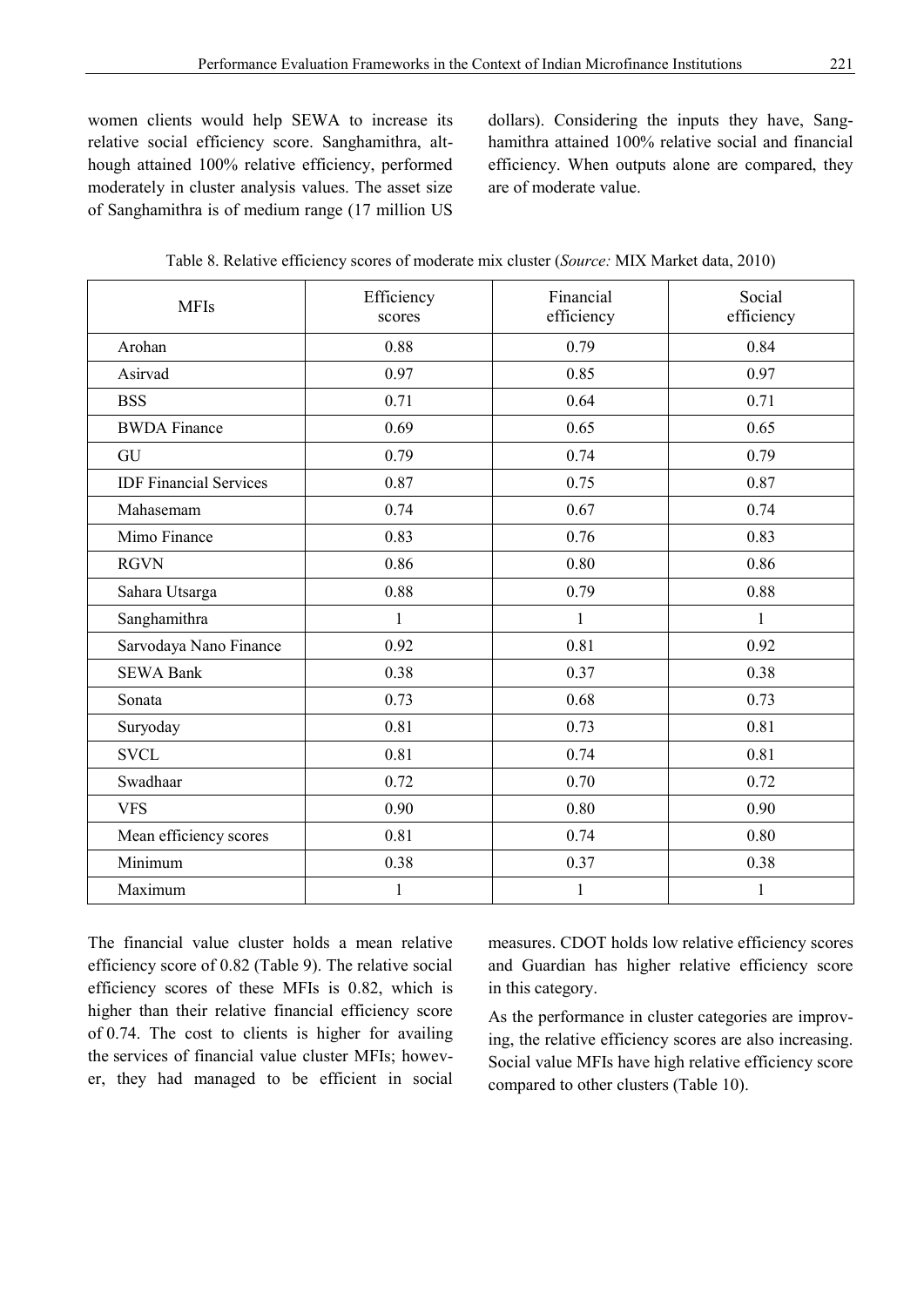| <b>MFIs</b>            | Efficiency<br>score | Financial<br>efficiency | Social<br>efficiency |
|------------------------|---------------------|-------------------------|----------------------|
| Ajiwika                | 0.82                | 0.72                    | 0.82                 |
| <b>BJS</b>             | 0.89                | 0.81                    | 0.89                 |
| <b>BWDC</b>            | 0.87                | 0.77                    | 0.87                 |
| <b>CCFID</b>           | 0.76                | 0.68                    | 0.74                 |
| <b>CDOT</b>            | 0.73                | 0.67                    | 0.73                 |
| <b>GLOW</b>            | 0.84                | 0.75                    | 0.84                 |
| <b>GUARDIAN</b>        | 0.91                | 0.81                    | 0.91                 |
| <b>NBJK</b>            | 0.79                | 0.78                    | 0.76                 |
| <b>NCS</b>             | 0.75                | 0.70                    | 0.75                 |
| <b>RISE</b>            | 0.86                | 0.74                    | 0.86                 |
| Sanchetna              | 0.79                | 0.75                    | 0.78                 |
| <b>UFSPL</b>           | 0.84                | 0.74                    | 0.84                 |
| <b>VFPL</b>            | 0.81                | 0.72                    | 0.81                 |
| Mean efficiency scores | 0.82                | 0.74                    | 0.82                 |
| Minimum                | 0.73                | 0.67                    | 0.73                 |
| Maximum                | 0.91                | 0.81                    | 0.91                 |

Table 9. Relative efficiency scores of financial value cluster (*Source:* MIX Market data, 2010)

Table 10. Relative efficiency scores of social value cluster (*Source:* MIX Market data, 2010)

| <b>MFIs</b>            | Efficiency<br>scores | Financial<br>efficiency | Social<br>efficiency |
|------------------------|----------------------|-------------------------|----------------------|
| AML                    |                      | 0.99                    |                      |
| Bandhan                |                      | 0.94                    |                      |
| <b>BASIX</b>           | 0.72                 | 0.72                    | 0.71                 |
| Equitas                | 0.94                 | 0.83                    | 0.94                 |
| <b>SEIL</b>            | 1                    | 1                       |                      |
| <b>SHARE</b>           | 1                    |                         |                      |
| <b>SKDRDP</b>          | 0.80                 | 0.80                    | 0.72                 |
| Spandana               | 1                    | 1                       |                      |
| Ujjivan                | 0.84                 | 0.79                    | 0.84                 |
| Mean efficiency scores | 0.92                 | 0.90                    | 0.91                 |
| Minimum                | 0.72                 | 0.72                    | 0.71                 |
| Maximum                |                      |                         |                      |

Among the nine social value MFIs, three are 100% relatively efficient in all specifications. They are: SEIL, Share and Spandana. AML and Bandhan at-

tained 100% for overall and social relative efficiency. Basix performed high for cluster analysis value categories; however, they have a vast scope of im-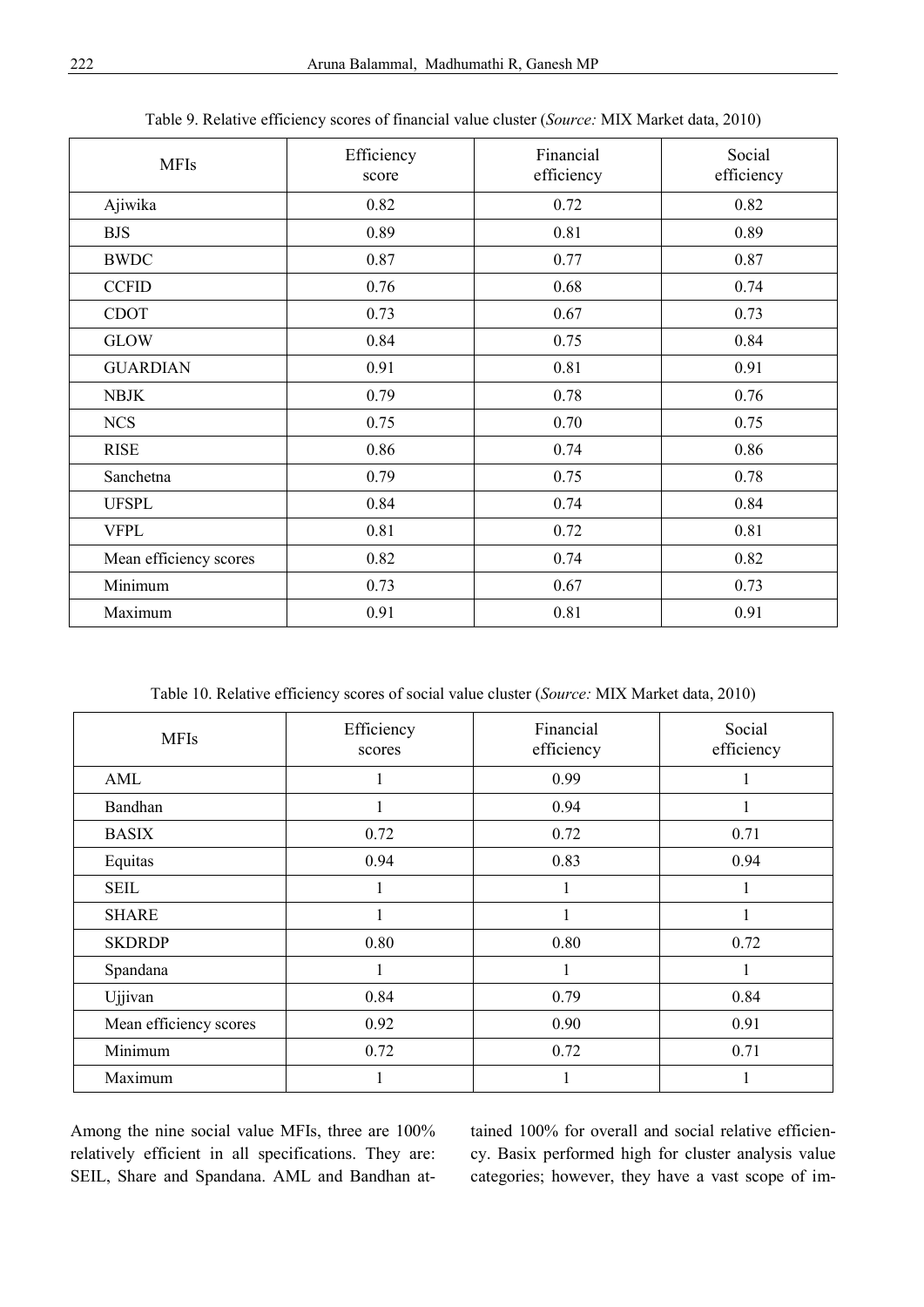provement given the asset size (352 million US dollars), labor (9000 personnel) and reduced cost structure (12 US dollars per client). Their focus is more on women, approximately, 1 million women clients. They serve 80,000 poor clients, which indicates a very small depth outreach, given the asset size and personnel.

Among the perceived value MFIs, Pustikar and Grama vidiyal attained high relative efficiency score. When both relative efficiency scores and cluster scores is considered, Pustikar performs the best (Table 11).

| <b>MFIs</b>                 | Efficiency<br>scores | Financial<br>efficiency | Social<br>efficiency |
|-----------------------------|----------------------|-------------------------|----------------------|
| ASA India                   | 0.87                 | 0.78                    | 0.87                 |
| <b>BISWA</b>                | 0.84                 | 0.80                    | 0.84                 |
| Cashpor MC                  | 0.83                 | 0.75                    | 0.83                 |
| <b>ESAF</b>                 | 0.88                 | 0.82                    | 0.88                 |
| <b>FFSL</b>                 | 0.98                 | 0.94                    | 0.98                 |
| <b>GFSPL</b>                | 0.81                 | 0.78                    | 0.81                 |
| Grama Vidiyal               | $\mathbf{1}$         | 0.91                    | $\mathbf{1}$         |
| Janalakshmi                 | 0.88                 | 0.84                    | 0.88                 |
| <b>KBSLAB</b>               | 0.67                 | 0.61                    | 0.67                 |
| <b>MMFL</b>                 | 0.90                 | 0.83                    | 0.90                 |
| Pustikar                    | $\mathbf{1}$         | 1                       | $\mathbf{1}$         |
| <b>SCNL</b>                 | 0.73                 | 0.70                    | 0.73                 |
| <b>SMILE</b>                | 0.93                 | 0.84                    | 0.93                 |
| <b>Trident Microfinance</b> | 0.88                 | 0.85                    | 0.88                 |
| Mean efficiency scores      | 0.87                 | 0.82                    | 0.87                 |
| Minimum                     | 0.67                 | 0.61                    | 0.67                 |
| Maximum                     | $\mathbf{1}$         | 1                       | $\mathbf{1}$         |

Table 11. Relative efficiency scores of perceived value cluster (*Source:* MIX Market data, 2010)

The mean relative efficiency scores of perceived value cluster (0.87, 0.82 and 0.87 respectively for overall, financial and social efficiency) are lower than social value MFIs. Perceived value cluster MFIs lack on output maximization, given the input combinations. Grama vidiyal demonstrates high performance and high scores on overall and social relative efficiency scores. However, they could not attain 100% relative financial efficiency.

The ratio of gross loan portfolio of KBSLAB is 0.63, which is low compared to other MFIs; however, their client retention rate is 0.87. To attain relative efficiency, they could consider serving more clients and increasing the loan portfolio.

#### **Mean comparison tests**

ANOVA was tested to find out whether the relative efficiency scores of each cluster is significantly different (Table 12). The results reveal that MFI value clusters significantly differ with respect to over-all, social and financial efficiency scores. Mean scores show that low social value cluster significantly differed from other value cluster on relative over-all and social efficiency. With respect to relative finan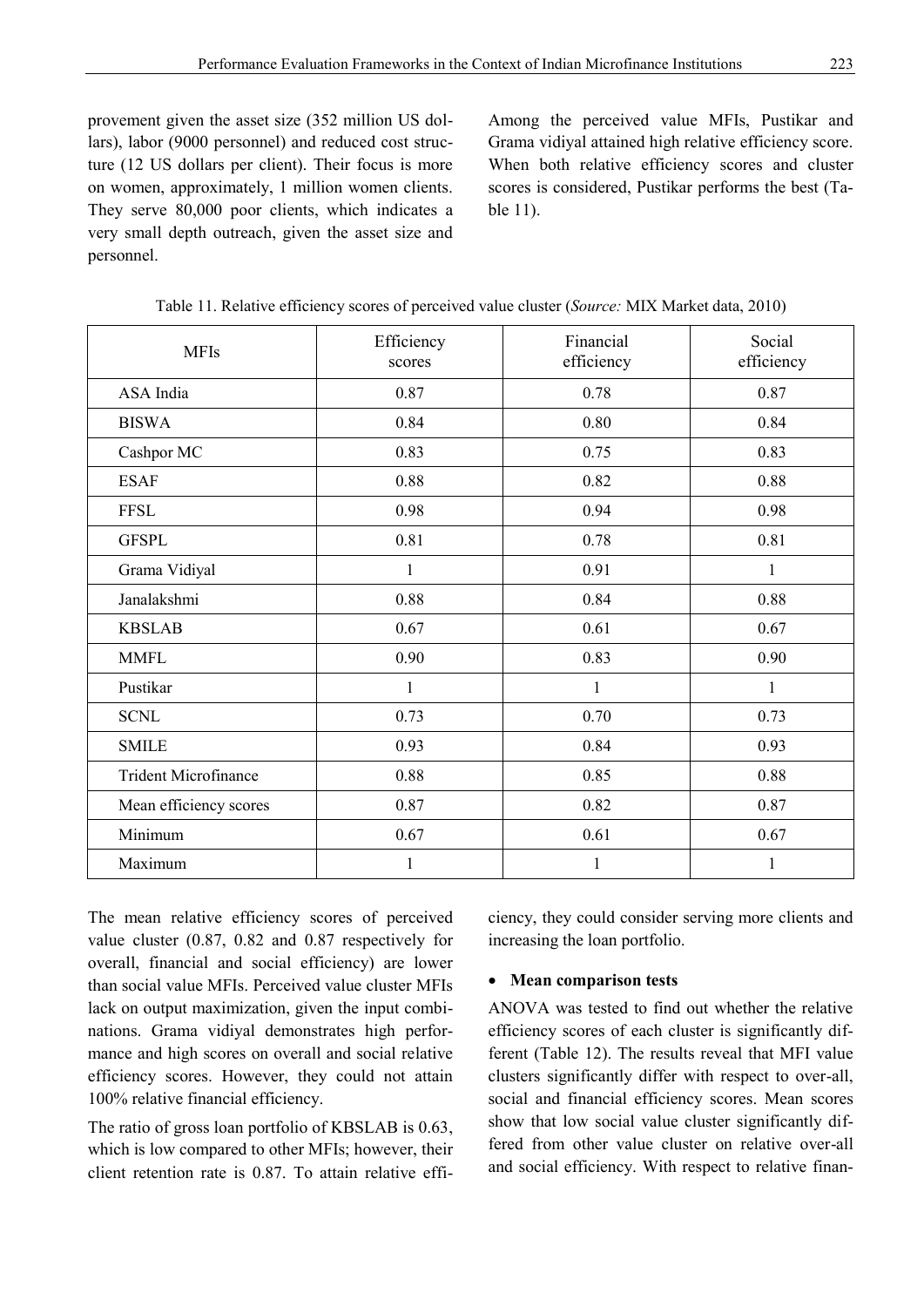cial efficiency, social value and perceived value clusters significantly differed from other value clusters. Social value cluster is relatively efficient in all terms compared to the other clusters. The differences in the

relative efficiency scores among various clusters indicate that both DEA and cluster analysis performance model discriminates MFIs in somewhat similar way.

Table 12. ANOVA results of relative efficiency scores among the five performance clusters (*Source:* MIX Market data, 2010)

| Relative efficiency<br>scores | MFI value clusters  |                              |                    |                 |                    |          |  |  |
|-------------------------------|---------------------|------------------------------|--------------------|-----------------|--------------------|----------|--|--|
|                               | Low social<br>value | Moderate<br>m <sub>1</sub> x | Financial<br>value | Social<br>value | Perceived<br>value | F-value  |  |  |
| Over-all efficiency           | 0.78                | 0.81                         | 0.82               | 0.92            | 0.87               | $3.31**$ |  |  |
| Social efficiency             | 0.78                | 0.80                         | 0.82               | 0.91            | 0.87               | $3.04**$ |  |  |
| Financial efficiency          | 0.72                | 0.74                         | 0.74               | 0.90            | 0.82               | $6.48**$ |  |  |

#### **Correlation analysis**

The correlation analysis of relative efficiency scores with cluster analysis dimensions indicate a positive relation among poverty depth outreach, length outreach and relative efficiency scores (Table 13). The correlation analysis assisted in understanding why social value cluster is high in its relative efficiency

scores. Social value cluster are high on poverty depth outreach and length outreach and consequently higher relative efficiency scores. Perceived value cluster performed high on worth, moderate on other indicators of outreach and have the second highest relative efficiency scores.

|                      | Depth<br>outreach | Gender<br>outreach | Cost<br>to clients | Worth<br>to clients | Length<br>outreach |
|----------------------|-------------------|--------------------|--------------------|---------------------|--------------------|
| Over-all efficiency  | $0.31**$          | $-0.07$            | $-0.13$            | $-0.11$             | $0.33**$           |
| Social efficiency    | $0.30**$          | $-0.04$            | $-0.11$            | $-0.12$             | $0.32**$           |
| Financial efficiency | $0.44**$          | $-0.21$            | $-0.22$            | $-0.08$             | $0.34**$           |

Table 13. Results of correlation analysis (*Source:* MIX Market data, 2010)

The results indicate that relative efficiency scores have strong correlation only with depth outreach and length outreach. Although, number of women clients was one of the social outputs of DEA model, correlation analysis could not find a significant relationship. The positive correlation identifies similarity in DEA model with two outreach indicators. The insignificant relationships in the cluster analysis dimensions of gender outreach, cost to clients and worth to clients indicate that these are not evaluated by the DEA model. Thus, cluster analysis model is more comprehensive than DEA model. However, both frameworks retain a similarity with respect to length and depth outreach.

#### **5 CONCLUSION**

Microfinance institutions (MFIs) are financial institutions with a social responsibility. The evaluation of MFI performance has to be carried out considering the existence of dual mission such as financial and social goals. The present study attempted to employ the DEA model and outreach performance in the Indian data for the year 2010, period when the crisis hit the sector.

The objective of the study was to identify the relationship between relative efficiency scores and outreach performance and finds a positive relationship.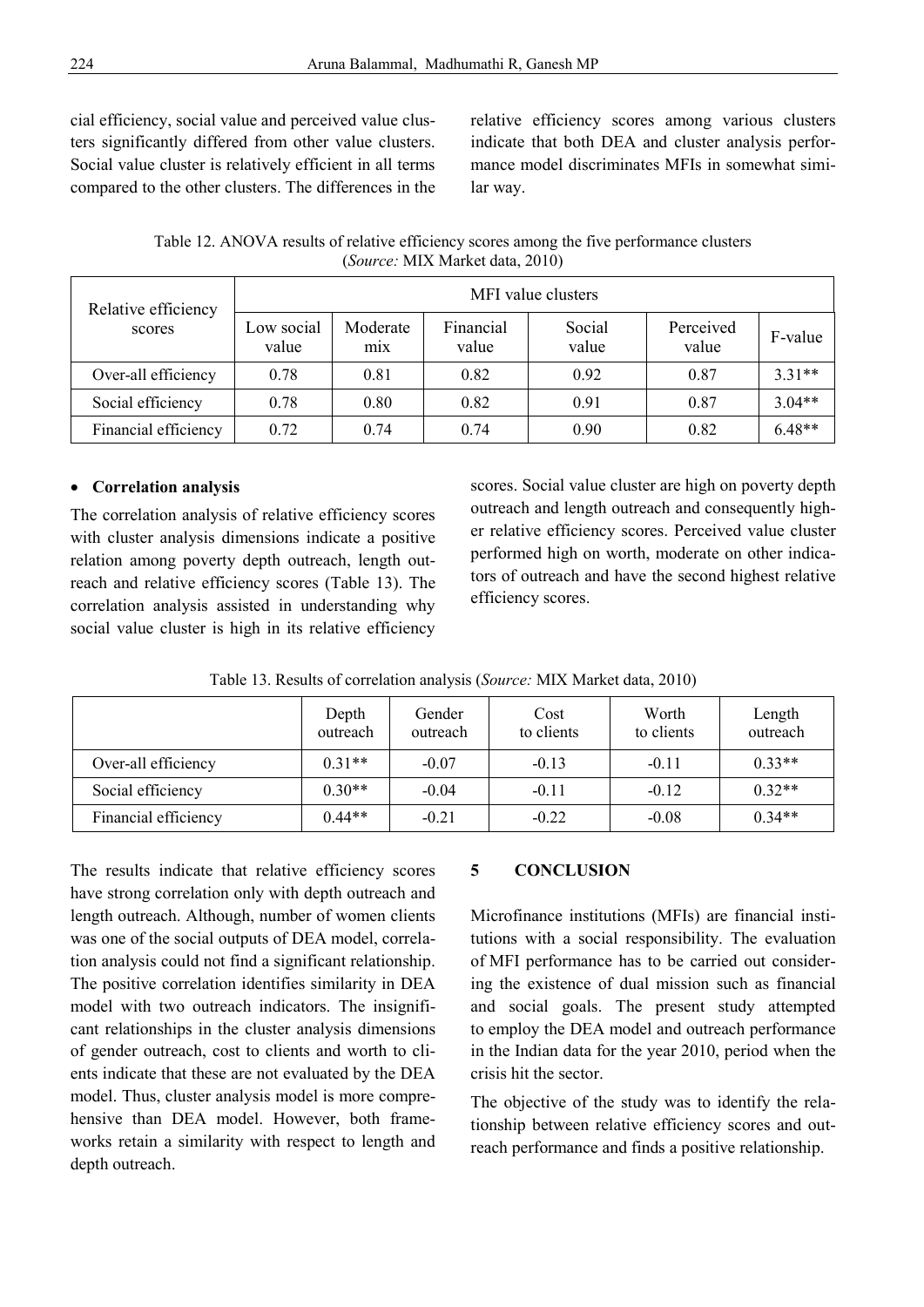The paper comments on the relative efficiency scores of Indian MFIs based on data envelopment analysis. The assessment finds that Indian MFIs, on an average, are 83% efficient. Around 75% MFIs possess less than 0.08 efficiency scores for financial revenue indicating a vast scope for improvement. Financially efficient MFIs were a subset of socially efficient MFIs. Thus, in the context of India, MFIs are more socially oriented when we consider efficiency aspect.

However, case studies on microfinance crisis say a different story where the MFIs were allegedly charging exorbitant interest rates that ultimately led to a spate of suicides among the clients.

Efficiency is not a signal of success; rather, it is a measure of operational excellence (Mouzas, 2006). For continuously growing and embracing business opportunities in the surrounding networks, MFIs should go beyond relative efficiency. Being efficient is important for MFIs in order to maintain a financial discipline. Going beyond efficiency helps MFIs to innovate and differentiate by creating values in the market. The cluster analysis captured the pattern of the outreach performance among Indian MFIs and identified five clusters of MFIs. Each cluster represented the underlying value of the performance. The perceived value cluster performed high on worth to clients. Social value cluster emphasized serving more poor clients with timely supply of services. Financial value cluster MFIs stressed the income generation through microfinance. Moderate mix balanced all pentagon variables and performed at moderate level. Low social value clusters have the scope of increasing the depth outreach and length outreach, given the cost effectiveness of the products they are offering.

Further, comparative analysis of DEA model with cluster analysis model brought out significant information. ANOVA tested the significant difference in social and financial efficiency scores of value clusters of MFIs and results supported the hypothesis. To understand how the relative efficiency scores change across the MFI value cluster, relative efficiency scores were cross-tabulated under each value cluster. The correlation tests found that relative efficiency scores are positively related to depth and length outreach. Thus, the cluster analysis model is proved to be more comprehensive than the DEA

model, where the length and depth dimension of outreach model is not represented in the DEA evaluation process.

Performance assessment of MFIs as a service provider of the poor with a social mission would help funding agencies and the Government in emphasizing their growth. Ratings, performance standards and benchmarking in the microfinance industry are increasingly becoming important. Performance standards boost quality and efficiency of MFIs and provide confidence and security for private investors (Copestake, 2003). It is imperative to encourage prospective donors and financial markets to back their operations. Donors are interested in setting performance standards to provide clear benchmarks and guidelines to determine future funding for MFIs (Hashemi, et al., 2007). Performance evaluation standards can be useful in promoting independent and transparent review of MFIs that should enhance prospects for the growth of MFIs. It is, thus, a regular practice for MFIs to report their performance data so that the donors and investors can separate star performers from mediocre performers.

#### **6 REFERENCES**

- [1] Arun, T., Imai, K. and Sinha, F., 2006. Does the Microfinance Reduce Poverty in India? Propensity Score Matching based on a National-Level Household Data. *Economics Discussion Paper,*  The University of Manchester, September.
- [2] Athanassopoulos, A.D., 1995. Performance Improvement Decision Aid Systems (PIDAS) in Retailing Organizations Using Data Envelopment analysis. *Journal of Productivity Analysis*, 6(2), pp.153-170.
- [3] Athanassopoulos, A.D., 1997. Service Quality and Operating Efficiency Synergies for Management Control in the Provision of Financial Services: Evidence from Greek Bank Branches. *European Journal of Operational Research*, 98(2), pp.300-313.
- [4] Athanassopoulos, A.D., 1998. Nonparametric Frontier Models for Assessing the Market and Cost Efficiency of Large-Scale Bank Branch Networks. *Journal of Money, Credit and Banking*, pp.172-192.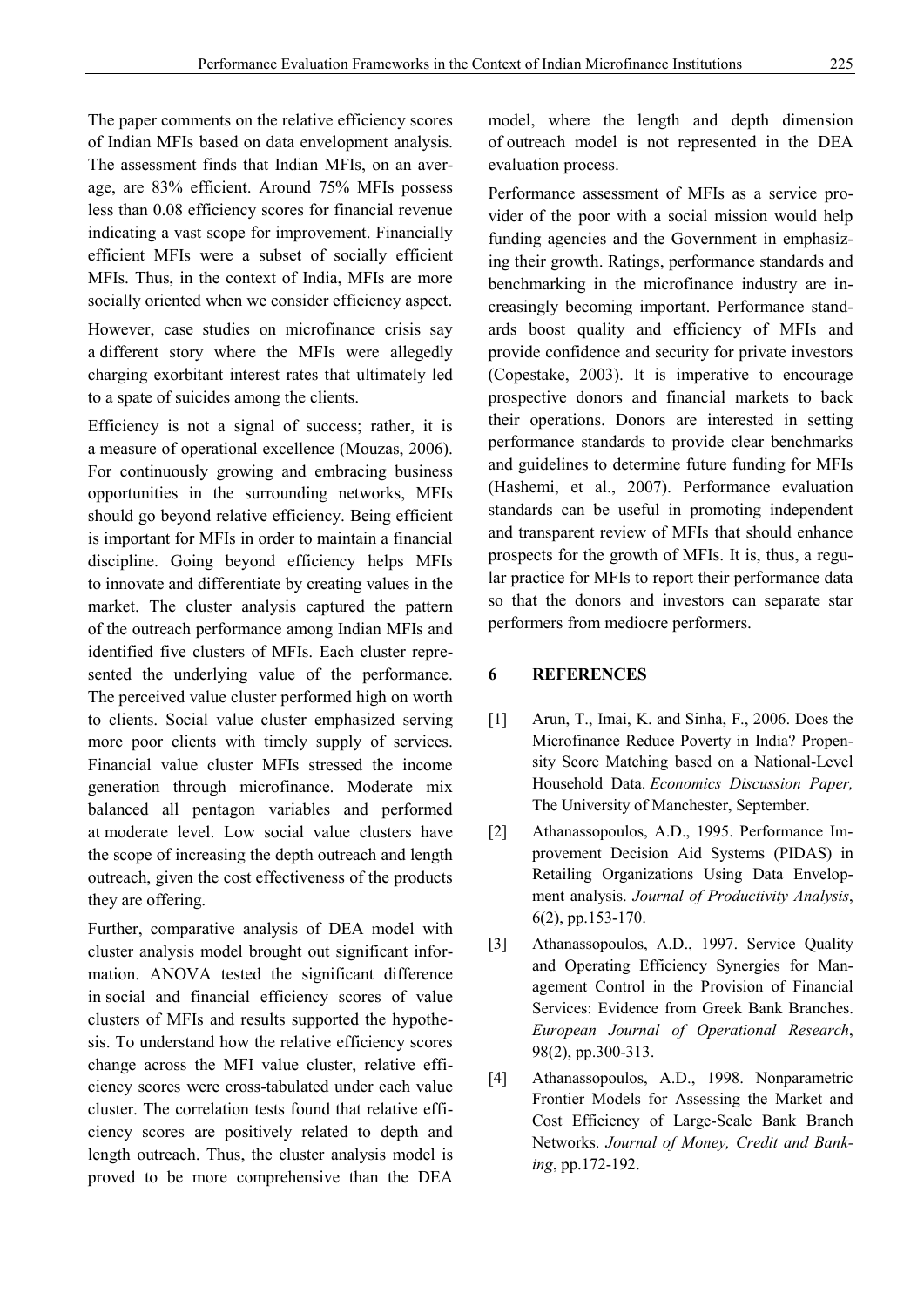- [5] Athanassopoulos, A.D. and Thanassoulis, E., 1995. Separating Market Efficiency from Profitability and its Implications for Planning. *Journal of the Operational Research Society*, 46(1), pp.20-34.
- [6] Balammal, A., Madhumathi, R and Ganesh, MP, 2016. Pentagon Performance Model of Indian MFIs: A study of Institutional Enablers. *Paradigm*, 20(1), pp.1-13.
- [7] Bassem, B.S., 2008. Efficiency of Microfinance Institutions in the Mediterranean: an Application of DEA. *Transition Studies Review*, 15(2), pp.343-354.
- [8] Berg, G., 2010. Evaluating the Impacts of Microsaving: The Case of Sewa Bank in India. *Journal of Economic Development*, 35.
- [9] Berger, A.N. and Humphrey, D.B., 1997. Efficiency of Financial Institutions: International Survey and Directions for Future Research. *European Journal of Operational Research*, 98(2), pp.175-212.
- [10] Bhaskar, T. and Subramanian, G., 2011. Loan Recommender System for Microfinance Loans: Increasing Efficiency to Assist Growth. *Journal of Financial Services Marketing*, 15(4), pp.334- 345.
- [11] Bhatt, N. and Tang, S.Y., 1998. The Problem of Transaction Costs in Group-Based Microlending: an Institutional Perspective. *World Development*, 26(4), pp.623-637.
- [12] Caudill, S.B., Gropper, D.M. and Hartarska, V., 2009. Which Microfinance Institutions are Becoming More Cost Effective with Time? Evidence from a Mixture Model. *Journal of Money, Credit and Banking*, 41(4), pp.651-672.
- [13] Christen, R.P., Rhyne, E., Vogel, R.C. and McKean, C., 1995. Maximizing the Outreach of Microenterprise Finance. *USAID Program and Operations Assessment Report*, 10.
- [14] Cull, R., Demirgüç-Kunt, A. and Morduch, J., 2011. Does Regulatory Supervision Curtail Microfinance Profitability and Outreach? *World Development*, 39(6), pp.949-965.
- [15] De Koster, M.B. M., Balk, B.M. and Van Nus, W.T.I., 2009. On Using DEA for Benchmarking Container Terminals. *International Journal of Operations & Production Management*, 29(11), pp.1140-1155.
- [16] De, R. and Ratan, A.L., 2009. Whose Gain is it Anyway? Structurational Perspectives on Deploying ICTs for Development in India's Microfinance Sector. *Information Technology for Development*, 15(4), pp.259-282.
- [17] Drake, L. and Simper, R., 2003. The Measurement of English and Welsh Police Force Efficiency: A Comparison of Distance Function Models. *European Journal of Operational Research*, 147(1), pp.165-186.
- [18] Ejigu, L., 2009. Performance Analysis of a Sample Microfinance Institutions of Ethiopia. *International NGO Journal*, 4(5), pp.87-298.
- [19] Feigenberg, B., Field, E. and Pande, R., 2013. The Economic Returns to Social Interaction: Experimental Evidence from Microfinance. *The Review of Economic Studies*, Vol. 80, No. 4(285), pp.1459-1483, DOI: https://doi.org/ 10.1093/restud/rdt016.
- [20] Field, E. and Pande, R., 2008. Repayment Frequency and Default in Microfinance: Evidence from India. *Journal of the European Economic Association*, 6(2‐3), pp.501-509.
- [21] Galema, R. and Lensink, R., 2009. *Microfinance Commercialization: Financially and Socially Optimal Investments*. Working Paper, University of Groningen.
- [22] Gaski, J.F., 1986. The Concept of Consumer Market Efficiency: Toward Evaluating the Social Efficiency of Consumer Marketing. *NA-Advances in Consumer Research Volume 13*.
- [23] Gonzalez, A., 2007. Efficiency Drivers of Microfinance Institutions (MFIs): The Case of Operating Costs. *Microbanking Bulletin*, (15).
- [24] Gonzalez-Vega, C., 2003. Deepening Rural Financial Markets: Macroeconomic, Policy and Political Dimensions. In: *Paving the Way Forward for Rural Finance: An International Conference on Best Practices, Washington, DC* (pp.2-4).
- [25] Gutierrez-Nieto, B., Serrano-Cinca, C. and Molinero, C. M., 2007. Microfinance Institutions and Efficiency. *Omega*, 35(2), pp.131-142.
- [26] Gutiérrez-Nieto, B., Serrano-Cinca, C. and Molinero, C. M., 2009. Social Efficiency in Microfinance Institutions. *Journal of the Operational Research Society*, 60(1), pp.104-119.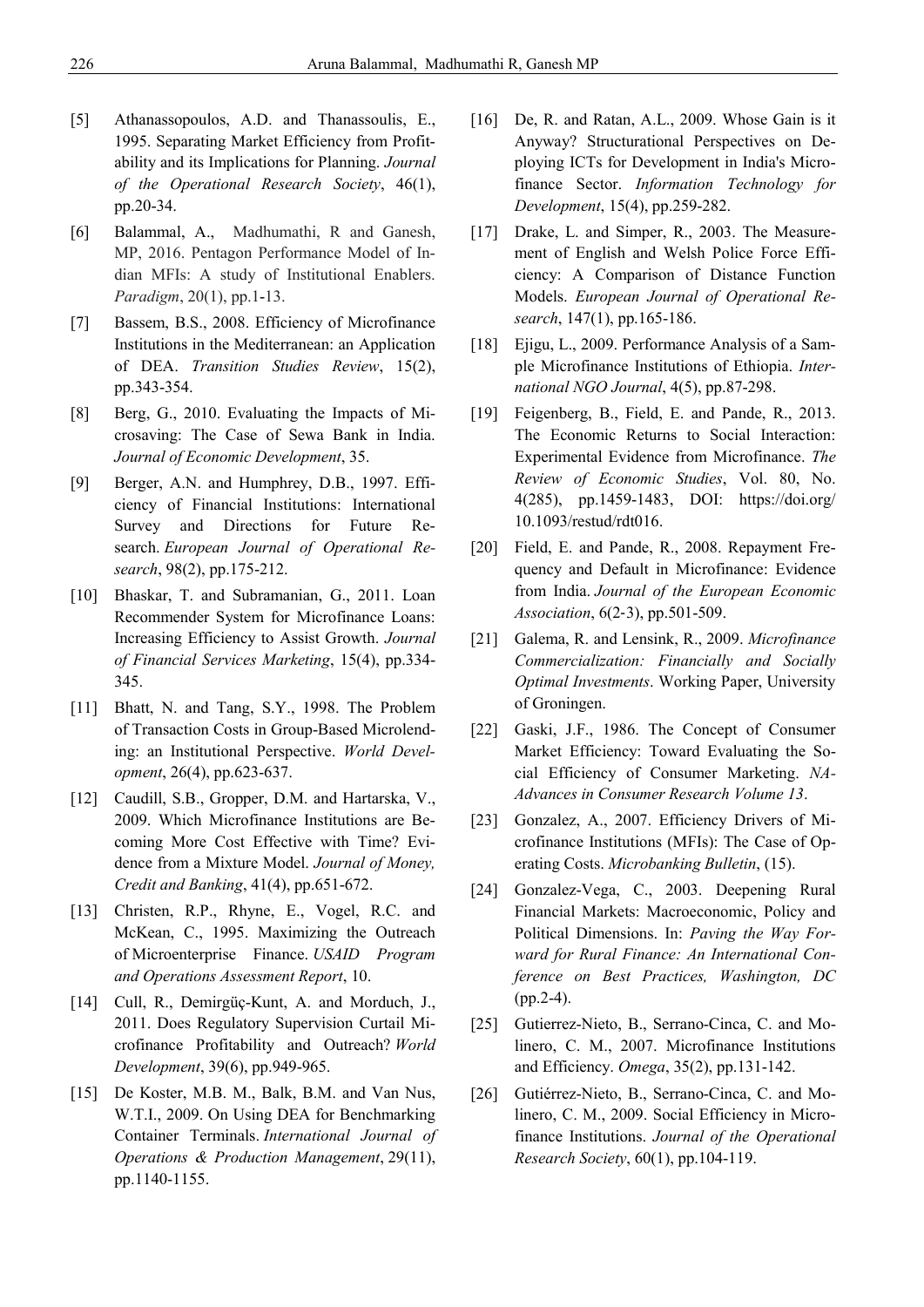- [27] Hair, J.F., Black, W.C., Babin, B.J., Anderson, R.E. and Tatham, R.L., 2006. *Multivariate Data Analysis* (Vol. 6).
- [28] Haq, M., Skully, M. and Pathan, S., 2010. Efficiency of Microfinance Institutions: A Data Envelopment Analysis. *Asia-Pacific Financial Markets*, 17(1), pp.63-97.
- [29] Hartarska, V., 2005. Governance and Performance of Microfinance Institutions in Central and Eastern Europe and the Newly Independent States. *World Development*, 33(10), pp.1627- 1643.
- [30] Hartarska, V. and Nadolnyak, D., 2007. Do Regulated Microfinance Institutions Achieve Better Sustainability and Outreach? Crosscountry Evidence. *Applied economics*, 39(10), pp.1207-1222.
- [31] Hermes, N., Lensink, R. and Meesters, A., 2009. *Financial Development and the Efficiency of Microfinance Institutions*. Available at SSRN 1396202.
- [32] Islam, M.T., Takanashi, C. and Natori, T., 2013. Big Challenges by a Small Microfinance Institution-A Case Study of SafeSave Bangladesh from the Customer Satisfaction and ICT Introduction Perspective. *International Journal of Business and Management*, 8(14), p.23.
- [33] Jones, L., Snelgrove, A. and Muckosy, P., 2006. The Double-X Factor: Harnessing Female Human Capital for Economic Growth. *International Journal of Emerging Markets*, 1(4), pp.291-304.
- [34] Kamakura, W.A., Ratchford, B.T. and Agrawal, J., 1988. Measuring Market Efficiency and Welfare Loss. *Journal of Consumer Research*, 15(3), pp.289-302.
- [35] Karim, N., Tarazi, M. and Reille, X., 2008. *Islam Micro Finance: an Emerging Market Niche*. FOCUS NOTE 49. CGPA. Washington.
- [36] Khachatryan, K., Avetisyan, E. and Teulon, F., 2014. *Microfinance in Armenia: Sector Characteristics and Adaptation Strategies* (2014-406). Paris: IPAG Business School.
- [37] Kwon, W.J., 2010. An analysis of Organisational, Market and Socio-cultural Factors Affecting the Supply of Insurance and other Financial Services by Microfinance Institutions in Developing Economies. *The Geneva Papers on Risk and Insurance Issues and Practice*, 35(1), pp.130-160.
- [38] Kyereboah-Coleman, A., 2007. The Impact of Capital Structure on the Performance of Microfinance Institutions. *The Journal of Risk Finance*, 8(1), pp.56-71.
- [39] Louis, P., Seret, A. and Baesens, B., 2013. Financial Efficiency and Social Impact of Microfinance Institutions Using Self-Organizing Maps. *World Development*, 46, pp.197-210.
- [40] Mader, P., 2013. Rise and Fall of Microfinance in India: The Andhra Pradesh Crisis in Perspective. *Strategic Change*, 22(1‐2), pp.47-66.
- [41] Mersland, R. and Strøm, R.Ø., 2008. Performance and Trade‐offs in Microfinance Organisations - Does Ownership Matter? Journal of *International Development*, 20(5), pp.598-612.
- [42] Mersland, R. and Strøm, R.Ø., 2009. Performance and Governance in Microfinance Institutions. *Journal of Banking & Finance*, 33(4), pp.662-669.
- [43] Mersland, R. and Strøm, R.Ø., 2010. Microfinance Mission Drift? *World Development*, 38(1), pp.28-36.
- [44] Nair, T. and Tankha, A., 2013. *Microfinance India: State of the Sector Report 2013*. SAGE Publications India.
- [45] Nghiem, H., Coelli, T. and Rao, D.S.P., 2006. The Efficiency of Microfinance in Vietnam: Evidence from NGO Schemes in the North and the Central Regions. *International Journal of Environmental, Cultural, Economic and Social Sustainability*, 2(5), pp.71-78.
- [46] PRISMS, 2005. *Governance Issues in Microfinance.* A paper presented at the International Year of Micro Credit (IYMC) Workshop. Washington, DC: USAID.
- [47] Qayyum, A. and Ahmad, M., 2006. *Efficiency and Sustainability of Micro Finance*. University Library of Munich, Germany.
- [48] Ratan, A.L., Toyama, K., Chakraborty, S., Ooi, K.S., Koenig, M., Chitnis, P.V. and Phiong, M., 2010. *Managing Microfinance with Paper, Pen and Digital Slate*. In: Proceedings of the 4th ACM/IEEE International Conference on Information and Communication Technologies and Development ACM. December 2010, p. 37.
- [49] Ross, A. and Savanti, P., 2005. Empirical Analysis of the Mechanisms of Group Lending. *IFMR,*